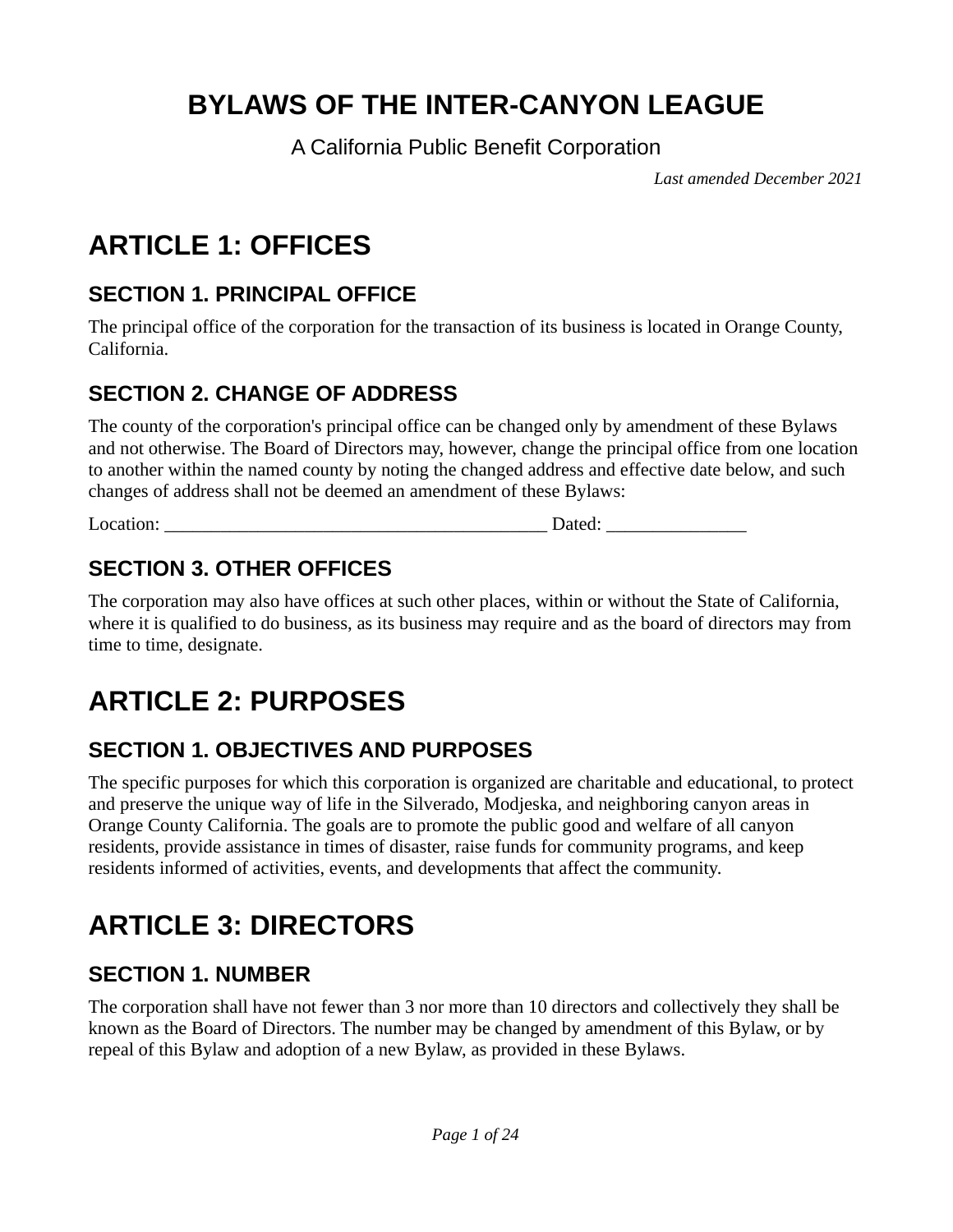A California Public Benefit Corporation

*Last amended December 2021*

### **SECTION 2. POWERS**

Subject to the provisions of the California Nonprofit Public Benefit Corporation law and any limitations in the Articles of Incorporation and Bylaws relating to action required or permitted to be taken or approved by the members, if any, of this corporation, the activities and affairs of this corporation shall be conducted and all corporate powers shall be exercised by or under the direction of the Board of Directors.

#### **SECTION 3. DUTIES**

It shall be the duty of the directors to:

(a) Perform any and all duties imposed on them collectively or individually by law, by the Articles of Incorporation of this corporation, or by these Bylaws;

(b) Appoint and remove, employ and discharge, and, except as otherwise provided in these Bylaws, prescribe the duties and fix the compensation, if any, of all officers, agents and employees of the corporation;

(c) Supervise all officers, agents and employees of the corporation to assure their duties are performed properly;

(d) Meet at such times and places as required by these Bylaws;

(e) Register their addresses with the Secretary of the corporation and notices of meetings mailed ore mailed to them at such addresses shall be valid notices thereof.

## **SECTION 4. TERMS OF OFFICE**

Each director shall hold office until the next annual meeting for election of the Board of Directors as specified in these Bylaws, and until his or her successor is elected and qualifies. Terms of office shall be two years, one half of the board being elected to two-year terms at each annual meeting of the members. Terms of initial Board of Directors shall be selected by random drawing, with one half selected to one-year terms and one half selected to two-year terms. Board of Directors shall serve twoyear terms thereafter.

## **SECTION 5. COMPENSATION**

Directors shall serve without compensation except that they shall be allowed and paid reasonable advancement or reimbursement of expenses incurred in the performance of their regular duties as specified in Section 3 of this Article. Directors may not be compensated for rendering services to the corporation in any capacity other than director unless such other compensation is reasonable and is allowable under the provisions of Section 6 of this Article.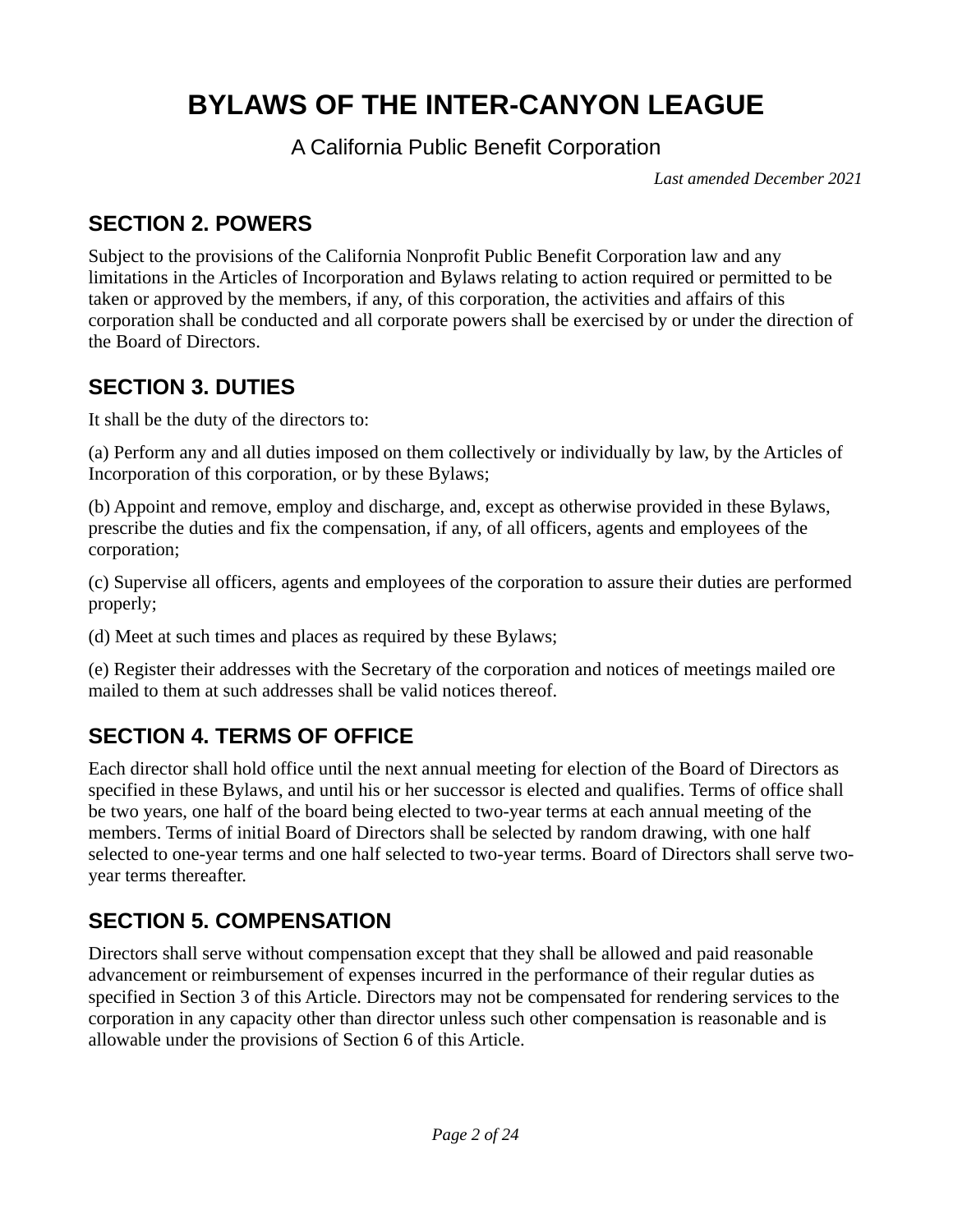A California Public Benefit Corporation

*Last amended December 2021*

#### **SECTION 6. RESTRICTION REGARDING INTERESTED DIRECTORS**

Notwithstanding any other provision of these Bylaws, not more than forty-nine percent (49%) of persons serving on the board may be interested persons. For purposes of this Section, "interested persons" means either:

(a) Any person currently being compensated by the corporation for services rendered it within the previous twelve (12) months, whether as a full- or part-time officer or other employee, independent contractor, or otherwise, excluding any reasonable compensation paid to a director as director; or

(b) Any brother, sister, ancestor, descendant, spouse, brother-in-law, sister-in-law, son-in-law, daughterin-law, mother-in-law, or father-in-law of any such person.

#### **SECTION 7. PLACE OF MEETINGS**

Meetings shall be held at Silverado Community Center unless otherwise provided by the board, or at such a place within or without the State of California designated from time to time by resolution of the Board of Directors. In the absence of such designation, any meeting not held at the Silverado Community Center shall be valid only if held on the written consent of all directors given either before or after the meeting and filed with the Secretary of the corporation or after all board members have been given written notice of the meeting as hereinafter provided for special meetings of the board.

Any meeting, regular or special, may be held by conference telephone, electronic video screen communication, or other communications equipment. Participation in a meeting through use of conference telephone constitutes presence in person at that meeting so long as all directors participating are able to hear one another. Participation in a meeting through use of electronic video screen communication or other communications equipment (other than conference telephone) constitutes presence in person at that meeting if all of the following apply:

(a) Each director participating in the meeting can communicate with all of the other directors concurrently;

(b) Each director is provided the means of participating in all matters before the board, including, without limitation, the capacity to propose, or to interpose an objection to, a specific action to be taken by the corporation;

(c) The corporation adopts and implements some means of verifying 1) that all persons participating in the meeting are directors of the corporation or are otherwise entitled to participate in the meeting, and 2) that all actions of, or votes by, the board are taken and cast only by directors and not by persons who are not directors.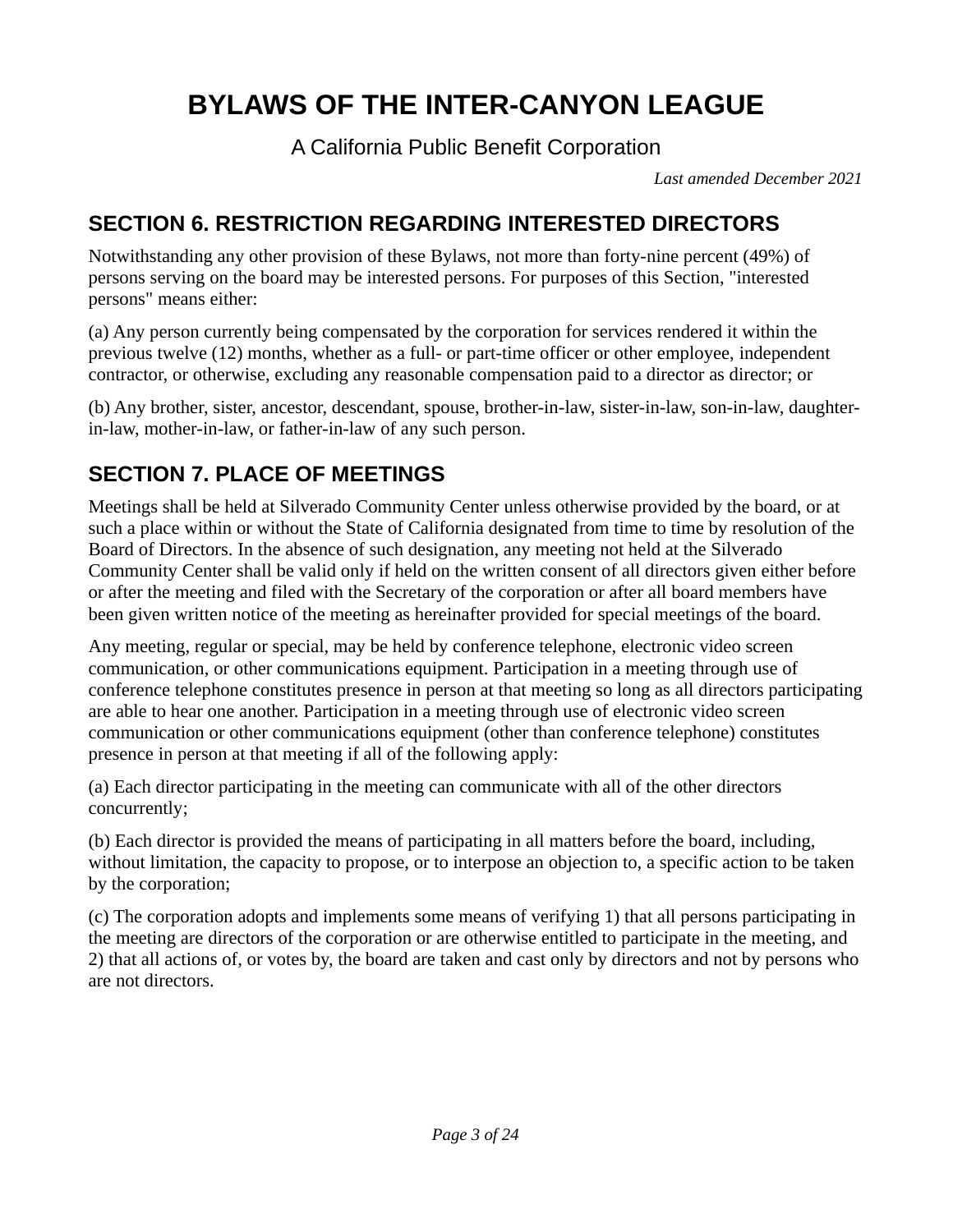A California Public Benefit Corporation

*Last amended December 2021*

#### **SECTION 8. REGULAR AND ANNUAL MEETINGS**

Regular meetings of Directors shall be held on the first Tuesday of the month at 7PM at a location announced by the Directors at the prior meeting. A regular monthly meeting shall be rescheduled to the second Tuesday of the month at 7PM, under any of the following situations:

(1) The first Tuesday of the month falls on a legal holiday,

(2) Exigent circumstances outside the Directors' control, including major road closures, emergency evacuation orders whether mandatory or voluntary, or inability to occupy the previously declared meeting site at the time scheduled.

(3) An indication from a majority of Directors that a quorum will not be present such that ordinary business could be conducted,

(4) A unanimous vote as provided in Sec. 16 by all Directors to so reschedule a regular meeting, Upon recognition that a regular meeting must be rescheduled, timely notification to members shall be disseminated by the Directors via appropriate means, and whenever feasible a printed notice shall be placed at the previously declared meeting site of such rescheduling. Any regular monthly meeting that cannot be so rescheduled to the second Tuesday shall be deemed canceled for that month..

### **SECTION 9. SPECIAL MEETINGS**

Special meetings of the Board of Directors may be called by the Chairperson of the board, the President, the Vice President, the Secretary, or by any two directors, and such meetings shall be held at the place, within or without the State of California, designated by the person or persons calling the meeting, and in the absence of such designation, at the principal office of the corporation.

## **SECTION 10. NOTICE OF MEETINGS**

Regular meetings of the board may be held without notice. Special meetings of the board shall be held upon four (4) days' notice by first-class mail or forty-eight (48) hours' notice delivered personally, by telephone, or email. The notice shall be deemed delivered on its deposit in the mails or on its being successfully sent by email. Such notices shall be addressed to each director at his or her address as shown on the books of the corporation. Notice of the time and place of holding an adjourned meeting need not be given to absent directors if the time and place of the adjourned meeting are fixed at the meeting adjourned and if such adjourned meeting is held no more than twenty-four (24) hours from the time of the original meeting. Notice shall be given of any adjourned regular or special meeting to directors absent from the original meeting if the adjourned meeting is held more than twenty-four (24) hours from the time of the original meeting.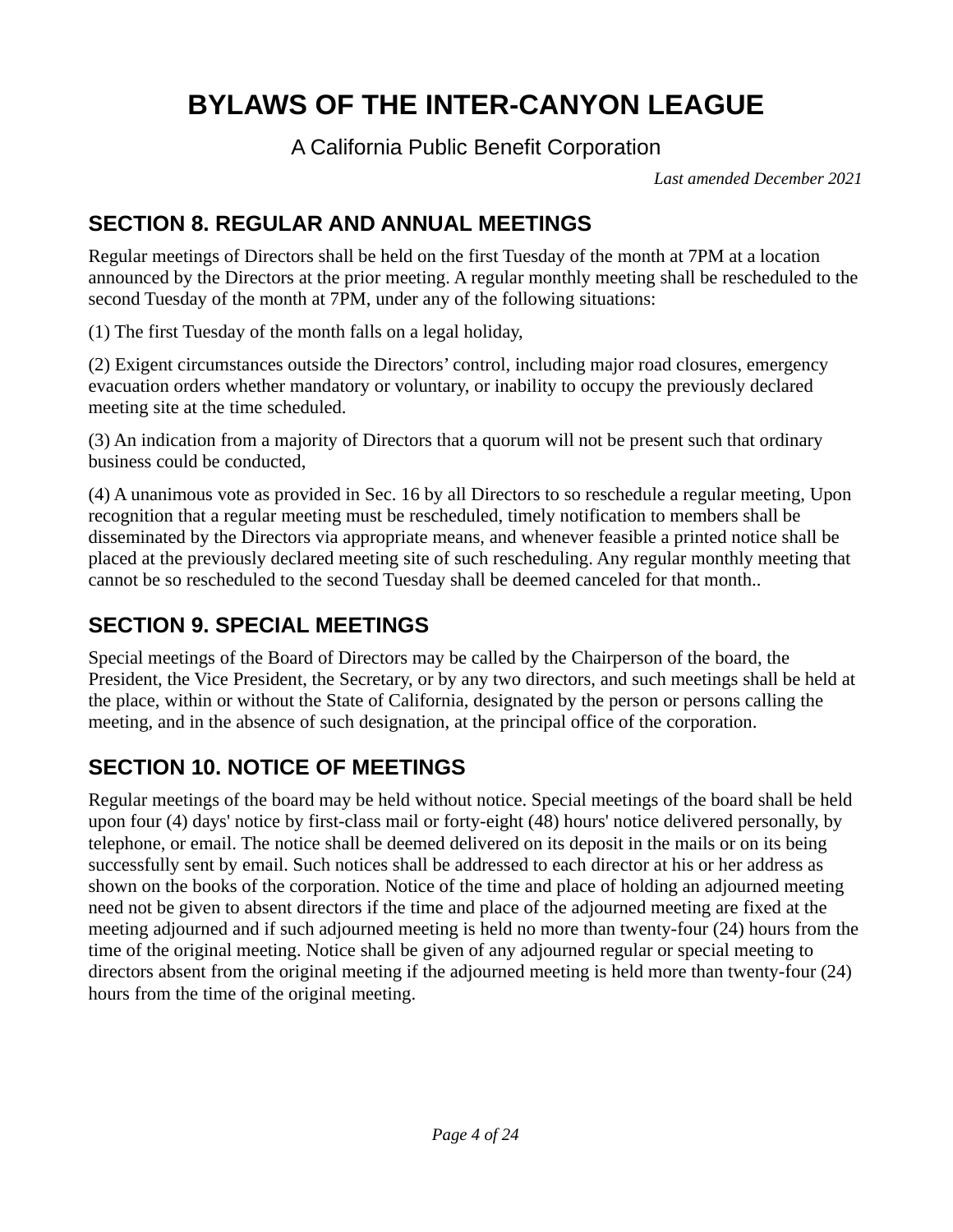A California Public Benefit Corporation

*Last amended December 2021*

### **SECTION 11. CONTENTS OF NOTICE**

Notice of meetings not herein dispensed with shall specify the place, day and hour of the meeting. The purpose of any board meeting need not be specified in the notice.

#### **SECTION 12. WAIVER OF NOTICE AND CONSENT TO HOLDING MEETINGS**

The transactions of any meeting of the board, however called and noticed or wherever held, are as valid as though the meeting had been duly held after proper call and notice, provided a quorum, as hereinafter defined, is present.

## **SECTION 13. QUORUM FOR MEETINGS**

A quorum shall consist of 50% of the Directors. Except as otherwise provided in these Bylaws or in the Articles of Incorporation of this corporation, or by law, no business shall be considered by the board at any meeting at which a quorum, as hereinafter defined, is not present, and the only motion which the Chair shall entertain at such meeting is a motion to adjourn. However, a majority of the directors present at such meeting may adjourn from time to time until the time fixed for the next regular meeting of the board. When a meeting is adjourned for lack of a quorum, it shall not be necessary to give any notice of the time and place of the adjourned meeting or of the business transacted at such meeting, except as provided in Section 10 of this Article.

The directors present at a duly called and held meeting at which a quorum is initially present may continue to do business notwithstanding the loss of a quorum at the meeting due to a withdrawal of directors from the meeting, provided that any action thereafter taken be approved by at least a majority of the required quorum for such meeting or such greater percentage as may be required by law, or the Articles of Incorporation or Bylaws of this corporation.

## **SECTION 14. MAJORITY ACTION AS BOARD ACTION**

Every act or decision done or made by a majority of the directors present at a meeting duly held at which a quorum is present is the act of the Board of Directors, unless the Articles of Incorporation or Bylaws of this corporation, or provisions of the California Nonprofit Public Benefit Corporation Law, particularly those provisions relating to appointment of committees (Section 5212), approval of contracts or transactions in which a director has a material financial interest (Section 5233) and indemnification of directors (Section 5238e), require a greater percentage or different voting rules for approval of a matter by the board.

### **SECTION 15. CONDUCT OF MEETINGS**

Meetings of the Board of Directors shall be presided over by the President. If no such person has been designated, or in his or her absence, Vice President of the corporation, or in the absence of each of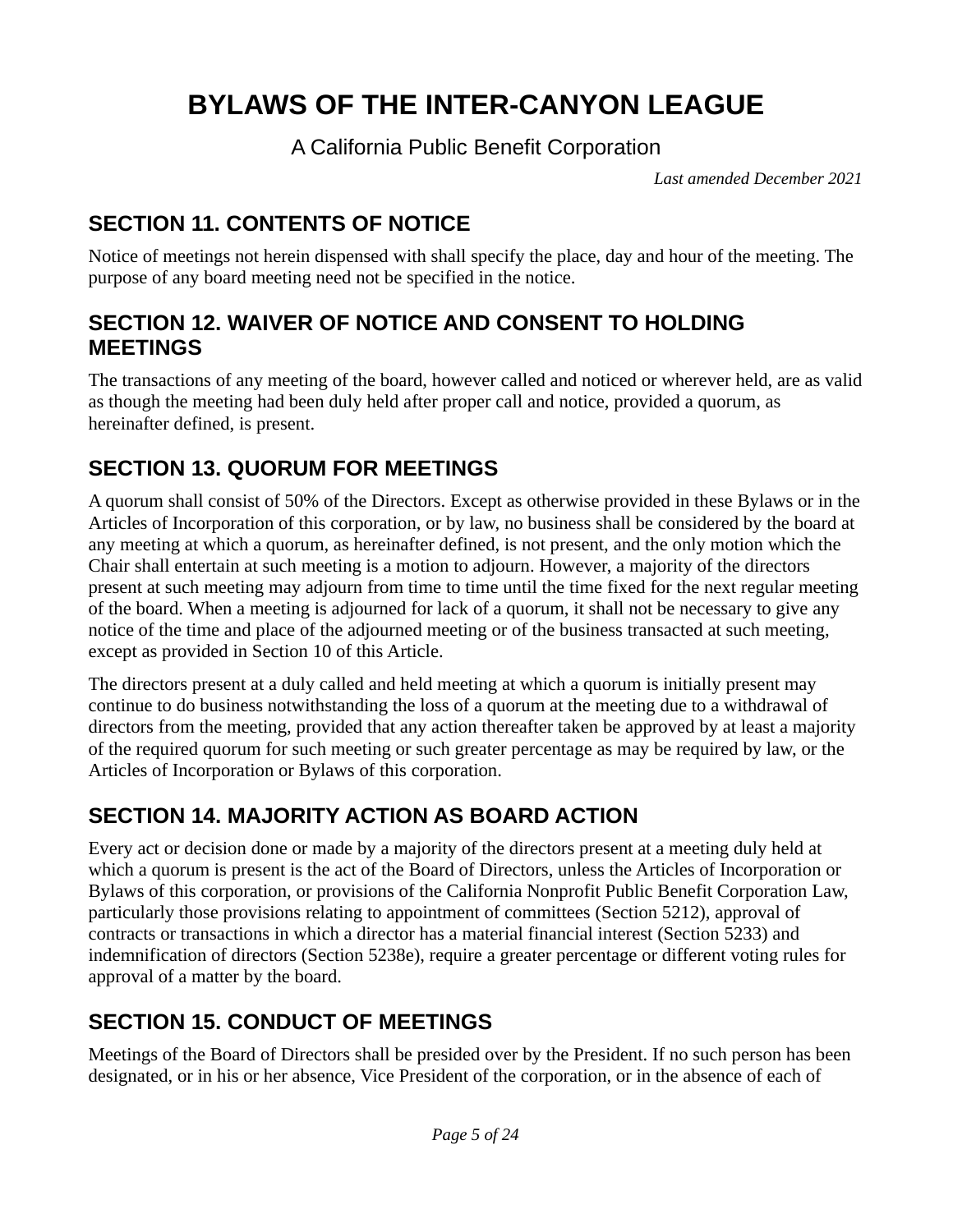A California Public Benefit Corporation

*Last amended December 2021*

these persons, a Chairperson chosen by a majority of the directors present at the meeting, shall preside. The Secretary of the corporation shall act as secretary of all meetings of the board, unless, in his or her absence, the presiding officer shall appoint another person to act as Secretary of the Meeting. Robert's Rules of Order Simplified shall govern meetings; as such rules may be revised from time to time, insofar as such rules are not inconsistent with or in conflict with these Bylaws, with the Articles of Incorporation of this corporation, or with provisions of law.

#### **SECTION 16. ACTION BY UNANIMOUS WRITTEN CONSENT WITHOUT MEETING**

Any action required or permitted to be taken by the Board of Directors under any provision of law may be taken without a meeting, if all members of the board shall individually or collectively consent in writing to such action. For the purposes of this Section only, "all members of the board" shall not include any "interested director" as defined in Section 5233 of the California Nonprofit Public Benefit Corporation Law. Such written consent or consents shall be filed with the minutes of the proceedings of the board. Such action by written consent shall have the same force and effect as the unanimous vote of the directors. Any certificate or other document filed under any provision of law which relates to action so taken shall state that the action was taken by unanimous written consent of the Board of Directors without a meeting and that the Bylaws of this corporation authorize the directors to so act, and such statement shall be prima facie evidence of such authority.

### **SECTION 17. VACANCIES**

Vacancies on the Board of Directors shall exist (1) on the death, resignation or removal of any director, and (2) whenever the number of authorized directors is increased. The Board of Directors may declare vacant the office of a director who has been declared of unsound mind by a final order of court, or convicted of a felony, or been found by a final order or judgment of any court to have breached any duty under Section 5230 and following of the California Nonprofit Public Benefit Corporation Law.

If this corporation has less than fifty (50) members, directors may be removed without cause by a majority of all members, or, if the corporation has fifty (50) or more members, by vote of a majority of the votes represented at a membership meeting at which a quorum is present. If this corporation has no members, directors may be removed without cause by a majority of the directors then in office.

Any director may resign effective upon giving written notice to the President, the Secretary, or the Board of Directors, unless the notice specifies a later time for the effectiveness of such resignation. No director may resign if the corporation would then be left without a duly elected director or directors in charge of its affairs, except upon notice to the Attorney General.

Vacancies that occur more than three months prior to the regular annual meeting may be filled by approval of the Board of Directors. If the number of directors then in office is less than a quorum, by

(1) the unanimous written consent of the directors then in office,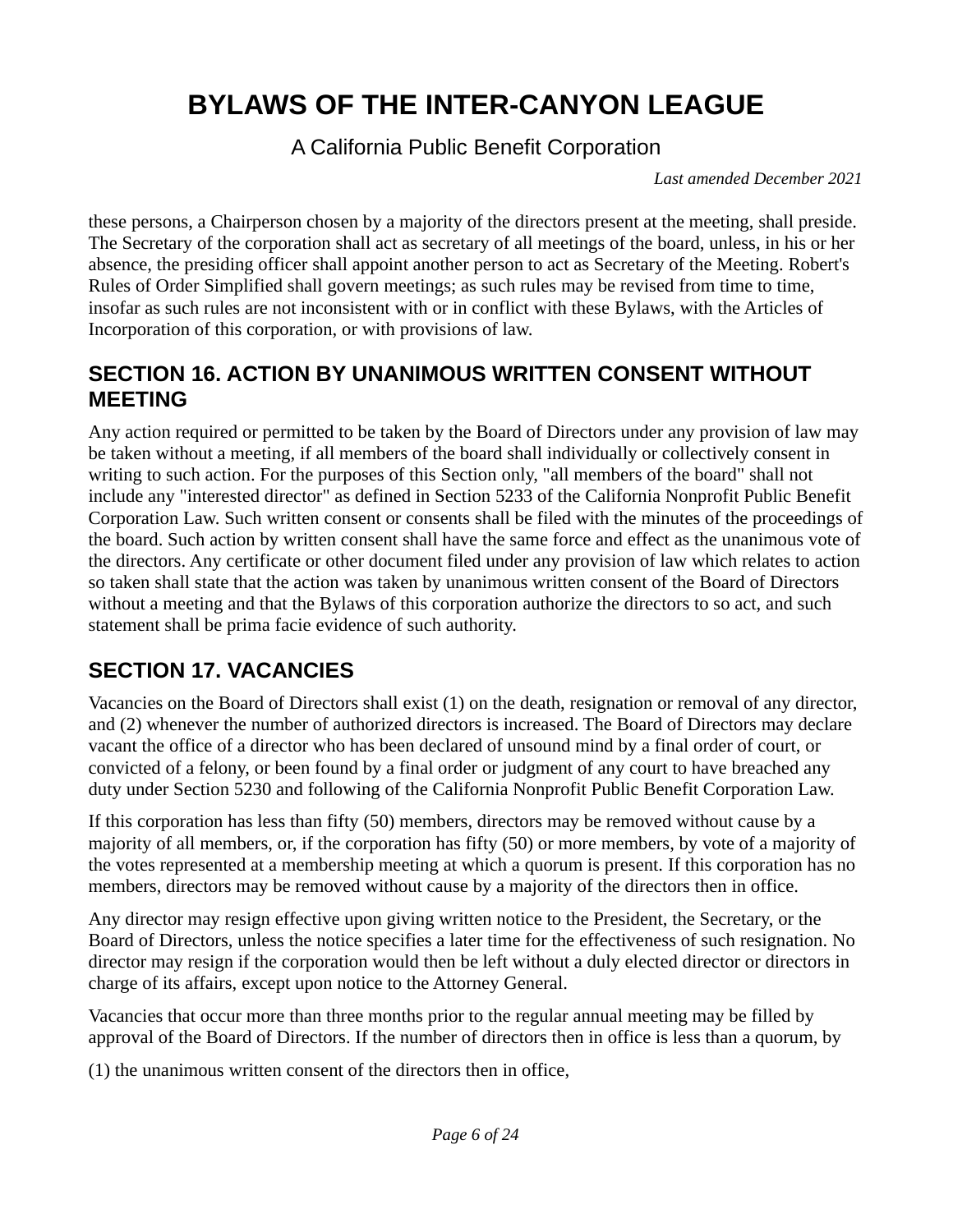#### A California Public Benefit Corporation

*Last amended December 2021*

(2) the affirmative vote of a majority of the directors then in office at a meeting held pursuant to notice or waivers of notice complying with this Article of these Bylaws, or

(3) a sole remaining director. If this corporation has members, however, vacancies created by the removal of a director may be filled only by the approval of the members. The members, if any, of this corporation may elect a director at any time to fill any vacancy not filled by the directors.

A person elected to fill a vacancy as provided by this Section shall hold office until the next annual election of the Board of Directors or until his or her death, resignation or removal from office.

### **SECTION 18. NON-LIABILITY OF DIRECTORS**

The directors shall not be personally liable for the debts, liabilities, or other obligations of the corporation.

#### **SECTION 19. INDEMNIFICATION BY CORPORATION OF DIRECTORS, OFFICERS, EMPLOYEES AND OTHER AGENTS**

To the extent that a person who is, or was, a director, officer, employee or other agent of this corporation has been successful on the merits in defense of any civil, criminal, administrative or investigative proceeding brought to procure a judgment against such person by reason of the fact that he or she is, or was, an agent of the corporation, or has been successful in defense of any claim, issue or matter, therein, such person shall be indemnified against expenses actually and reasonably incurred by the person in connection with such proceeding.

If such person either settles any such claim or sustains a judgment against him or her, then indemnification against expenses, judgments, fines, settlements and other amounts reasonably incurred in connection with such proceedings shall be provided by this corporation but only to the extent allowed by, and in accordance with the requirements of, Section 5238 of the California Nonprofit Public Benefit Corporation Law.

## **SECTION 20. INSURANCE FOR CORPORATE AGENTS**

The Board of Directors may adopt a resolution authorizing the purchase and maintenance of insurance on behalf of any agent of the corporation (including a director, officer, employee or other agent of the corporation) against any liability other than violating provisions of law relating to self-dealing (Section 5233 of the California Nonprofit Public Benefit Corporation Law) asserted against or incurred by the agent in such capacity or arising out of the agent's status as such, whether or not the corporation would have the power to indemnify the agent against such liability under the provisions of Section 5238 of the California Nonprofit Public Benefit Corporation Law.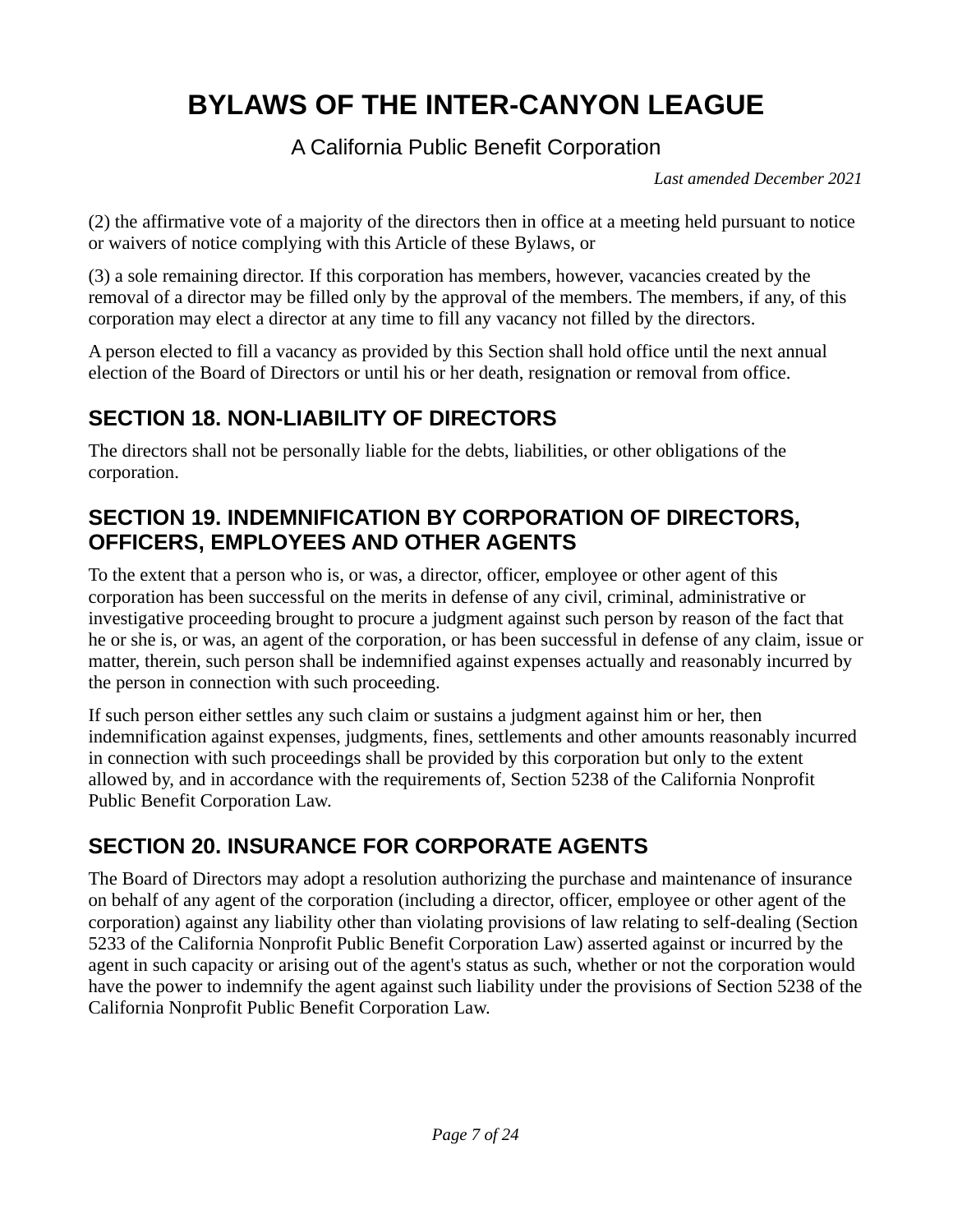A California Public Benefit Corporation

*Last amended December 2021*

# **ARTICLE 4: OFFICERS**

### **SECTION 1. NUMBER OF OFFICERS**

The officers of the corporation shall be a President, Vice President, a Secretary, and Treasurer. The same person may hold any number of offices except that neither the Secretary nor the Treasurer may serve as the President.

## **SECTION 2. QUALIFICATION, ELECTION, AND TERM OF OFFICE**

Any person who is a voting member of the organization and a Director may serve as an officer of this corporation. Officers shall be elected by the Board of Directors from among themselves at a special board meeting in January following the annual election of directors. Each officer shall hold office for one year or until he or she resigns or is removed or is otherwise disqualified to serve.

### **SECTION 3. SUBORDINATE OFFICERS**

The Board of Directors may appoint such other officers or agents as it may deem desirable, and such officers shall serve such terms, have such authority, and perform such duties as may be prescribed from time to time by the Board of Directors.

## **SECTION 4. REMOVAL AND RESIGNATION**

The Board of Directors may remove any officer, either with or without cause, at any time. Any officer may resign at any time by giving written notice to the Board of Directors or to the President or Secretary of the corporation. Any such resignation shall take effect at the date of receipt of such notice or at any later date specified therein, and, unless otherwise specified therein, the acceptance of such resignation shall not be necessary to make it effective. The above provisions of this Section shall be superseded by any conflicting terms of a contract which has been approved or ratified by the Board of Directors relating to the employment of any officer of the corporation.

### **SECTION 5. VACANCIES**

Any vacancy caused by the death, resignation, removal, disqualification, or otherwise, of any officer shall be filled by the Board of Directors. In the event of a vacancy in any office other than that of President, such vacancy may be filled temporarily by appointment by the President until such time as the Board shall fill the vacancy. Vacancies occurring in offices of officers appointed at the discretion of the board may or may or may not be filled, as the board shall determine.

### **SECTION 6. DUTIES OF PRESIDENT**

The President shall be the chief executive officer of the corporation and shall, subject to the control of the Board of Directors, supervise and control the affairs of the corporation and the activities of the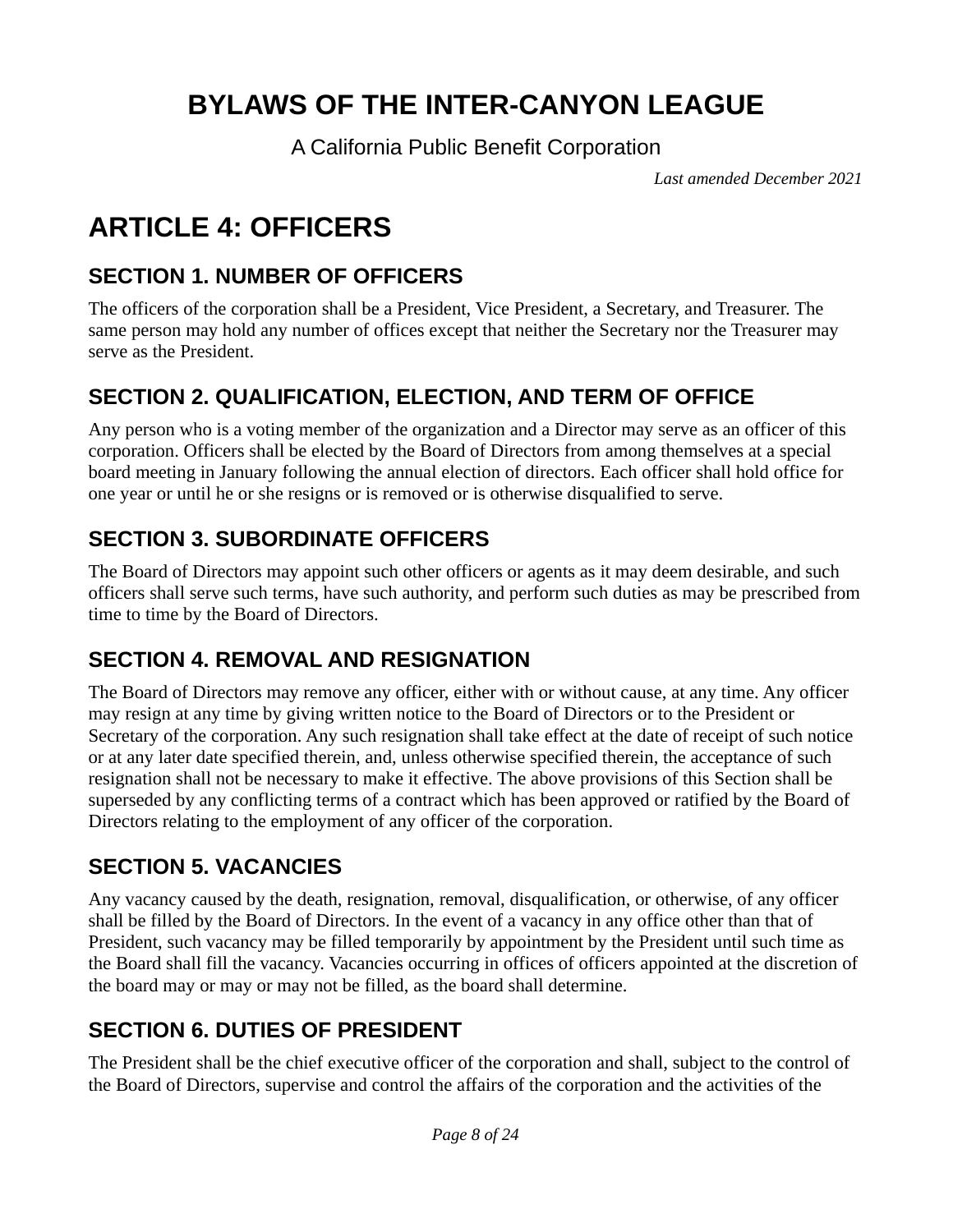A California Public Benefit Corporation

*Last amended December 2021*

officers. He or she shall perform all duties incident to his or her office and such other duties as may be required by law, by the Articles of Incorporation of this corporation, or by these Bylaws, or which may be prescribed from time to time by the Board of Directors. Unless another person is specifically appointed, he or she shall preside at all meetings of the Board of Directors. If applicable, the President shall preside at all meetings of the members. Except as otherwise expressly provided by law, by the Articles of Incorporation, or by these Bylaws, he or she shall, in the name of the corporation, execute such deeds, mortgages, bonds, contracts, checks, or other instruments which may from time to time be authorized by the Board of Directors.

### **SECTION 7. DUTIES OF VICE PRESIDENT**

In the absence of the President, or in the event of his or her inability or refusal to act, the Vice President shall perform all the duties of the President, and when so acting shall have all the powers of, and be subject to all the restrictions on, the President. The Vice President shall have other powers and perform such other duties as may be prescribed by law, by the Articles of Incorporation, or by these Bylaws, or as may be prescribed by the Board of Directors.

#### **SECTION 8. DUTIES OF SECRETARY**

The Secretary shall:

(a) Certify and keep at the principal office of the corporation the original, or a copy of these Bylaws as amended or otherwise altered to date.

(b) Keep at the principal office of the corporation or at such other place as the board may determine, a book of minutes of all meetings of the directors, and, if applicable, meetings of committees of directors and of members, recording therein the time and place of holding, whether regular or special, how called, how notice thereof was given, the names of those present or represented at the meeting, and the proceedings thereof.

(c) See that all notices are duly given in accordance with the provisions of these Bylaws or as required by law.

(d) Be custodian of the records and of the seal of the corporation and see that the seal is affixed to all duly executed documents, the execution of which on behalf of the corporation under its seal is authorized by law or these Bylaws.

(e) Keep at the principal office of the corporation a membership book containing the name and address of each and any members, and, in the case where any membership has been terminated, he or she shall record such fact in the membership book together with the date on which such membership ceased.

(f) Exhibit at all reasonable times to any director of the corporation, or to his or her agent or attorney, on request therefore, the Bylaws, the membership book, and the minutes of the proceedings of the directors of the corporation.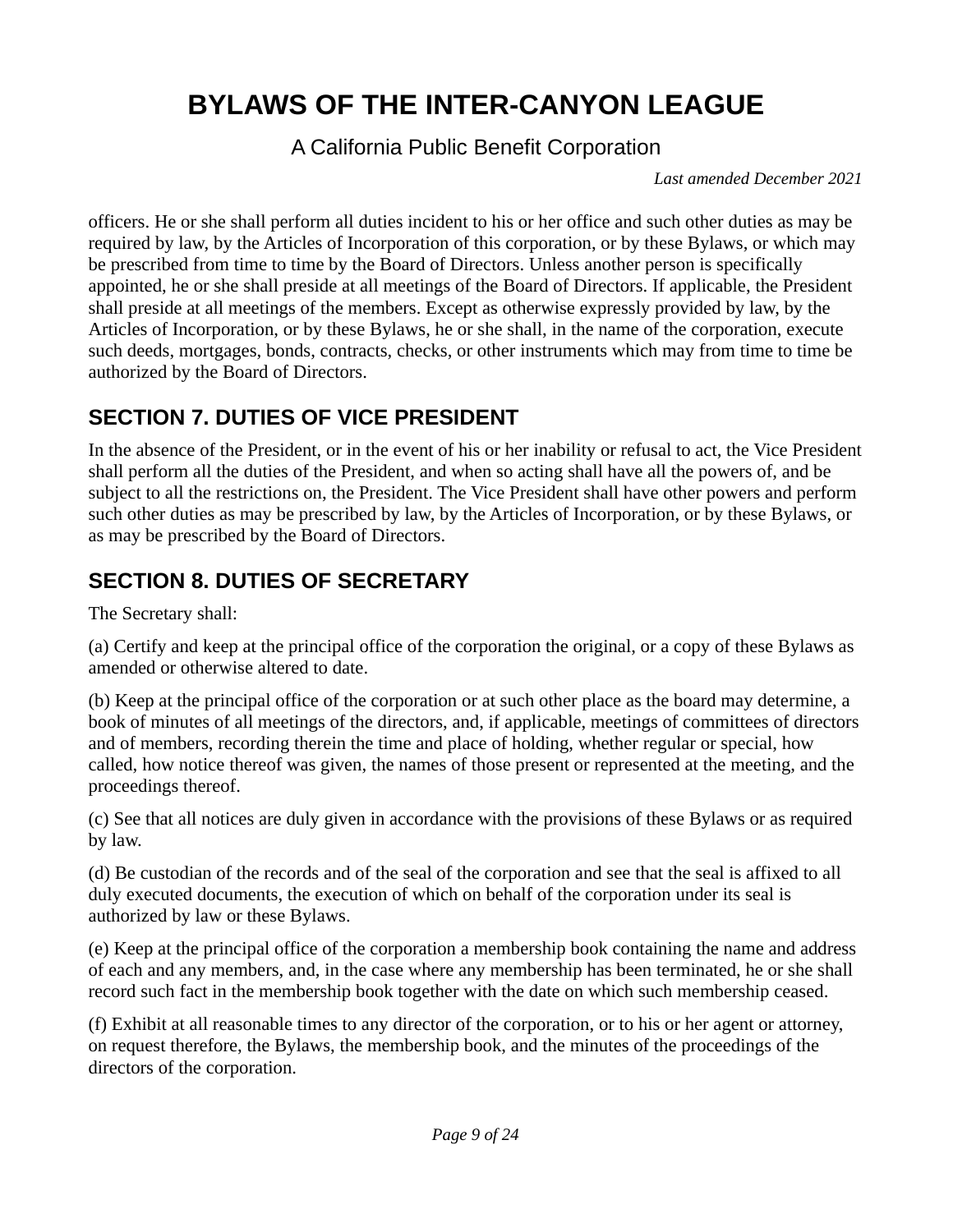#### A California Public Benefit Corporation

*Last amended December 2021*

(g) In general, perform all duties incident to the office of Secretary and such other duties as may be required by law, by the Articles of Incorporation of this corporation, or by these Bylaws, or which may be assigned to him or her from time to time by the Board of Directors.

#### **SECTION 9. DUTIES OF TREASURER**

Subject to the provisions of these Bylaws relating to the "Execution of Instruments, Deposits and Funds," the Treasurer shall:

(a) Have charge and custody of, and be responsible for, all funds and securities of the corporation, and deposit all such funds in the name of the corporation in such banks, trust companies, or other depositories as shall be selected by the Board of Directors.

(b) Receive, and give receipt for, monies due and payable to the corporation from any source whatsoever.

(c) Disburse, or cause to be disbursed, the funds of the corporation as may be directed by the Board of Directors, taking proper vouchers for such disbursements.

(d) Keep and maintain adequate and correct accounts of the corporation's properties and business transactions, including accounts of its assets, liabilities, receipts, disbursements, gains and losses.

(e) Exhibit at all reasonable times the books of account and financial records to any director of the corporation, or to his or her agent or attorney, on request therefor.

(f) Render to the President and directors, whenever requested, an account of any or all of his or her transactions as Treasurer and of the financial condition of the corporation.

(g) Prepare, or cause to be prepared, and certify, or cause to be certified, the financial statements to be included in any required reports.

(h) In general, perform all duties incident to the office of Treasurer and such other duties as may be required by law, by the Articles of Incorporation of the corporation, or by these Bylaws, or which may be assigned to him or her from time to time by the Board of Directors.

#### **SECTION 10. COMPENSATION**

The officers shall receive no compensation except for reasonable expenses incurred as a result of corporation activity, and verified by receipts or other documentation.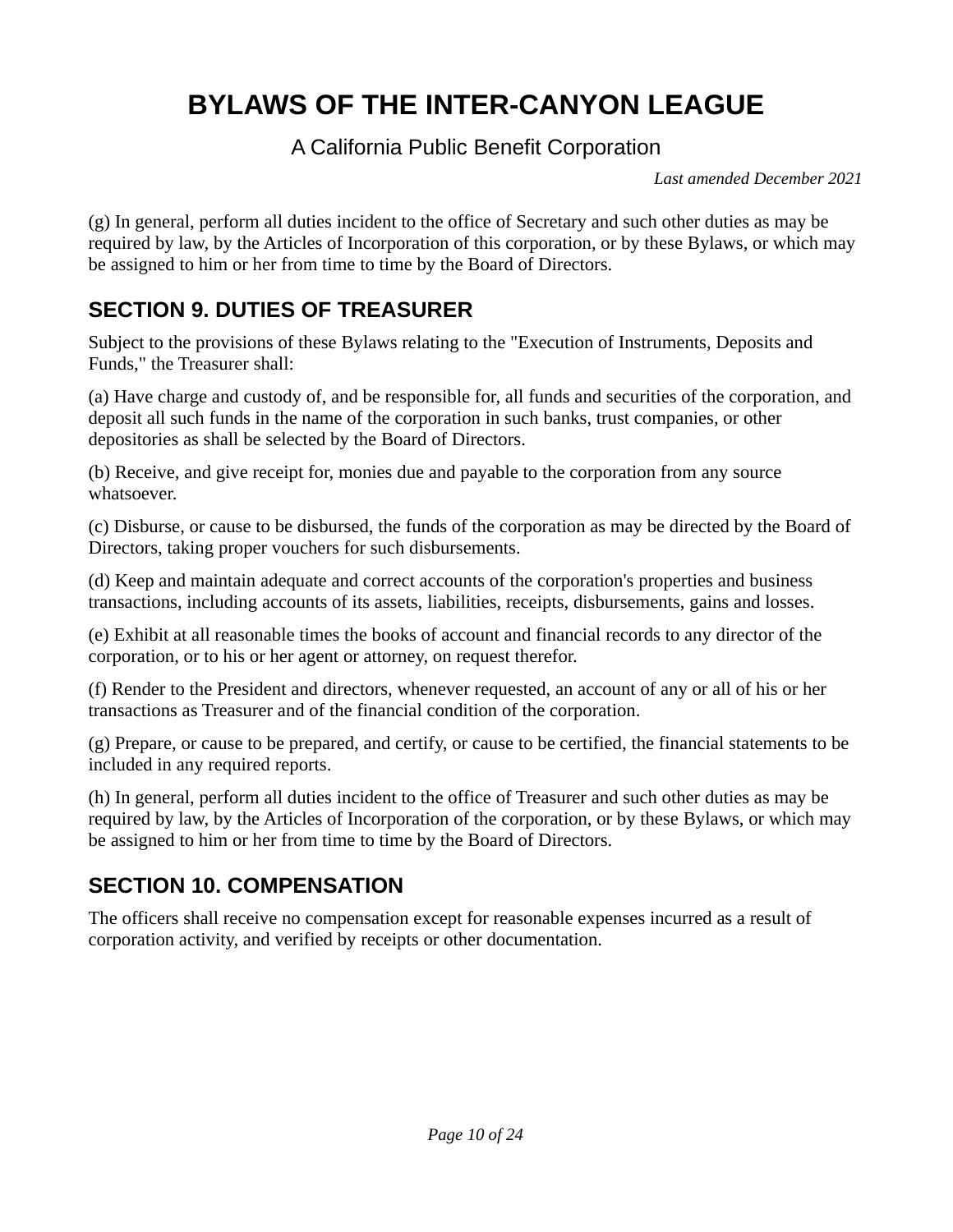A California Public Benefit Corporation

*Last amended December 2021*

# **ARTICLE 5: COMMITTEES**

## **SECTION 1. EXECUTIVE COMMITTEE**

The Board of Directors may, by a majority vote of directors, designate two (2) or more of its members (who may also be serving as officers of this corporation) to constitute an Executive Committee and delegate to such Committee any of the powers and authority of the board in the management of the business and affairs of the corporation, except with respect to:

(a) The approval of any action, which, under law or the provisions of these Bylaws, requires the approval of the members or of a majority of all of the members.

(b) The filling of vacancies on the board or on any committee which has the authority of the board.

(c) The fixing of compensation of the directors for serving on the board or on any committee.

(d) The amendment or repeal of Bylaws or the adoption of new Bylaws.

(e) The amendment or repeal or any resolution of the board which by its express terms is not so amendable or repealable.

(f) The appointment of committees of the board or the members thereof.

(g) The expenditure of corporate funds to support a nominee for director after there are more people nominated for director than can be elected.

(h) The approval of any transaction to which this corporation is a party and in which one or more of the directors has a material financial interest, except as expressly provided in Section 5233(d)(3) of the California Nonprofit Public Benefit Corporation Law.

By a majority vote of its members then in office, the board may at any time revoke or modify any or all of the authority so delegated, increase or decrease but not below two (2) the number of its members, and fill vacancies therein from the members of the board. The Committee shall keep regular minutes of its proceedings, cause them to be filed with the corporate records, and report the same to the board fromtime to time as the board may require.

## **SECTION 2. OTHER COMMITTEES**

The corporation shall have such other committees as may from time to time be designated by resolution of the Board of Directors. Such other committees may consist of persons who are not also members of the board. These additional committees shall act in an advisory capacity only to the board and shall be clearly titled as "advisory" committees.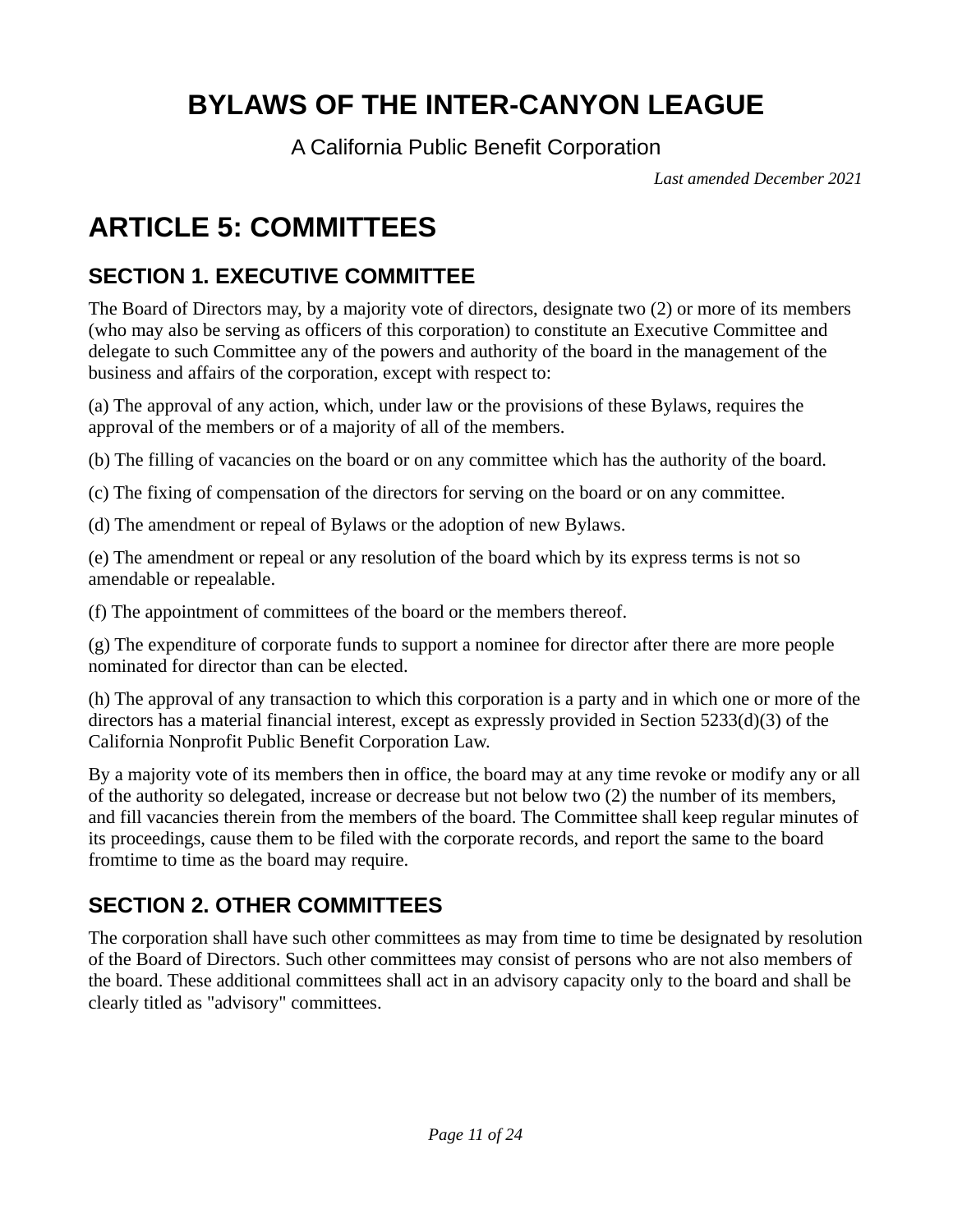A California Public Benefit Corporation

*Last amended December 2021*

### **SECTION 3. MEETINGS AND ACTION OF COMMITTEES**

Meetings and action of committees shall be governed by, noticed, held and taken in accordance with the provisions of these Bylaws concerning meetings of the Board of Directors, with such changes in the context of such Bylaw provisions as are necessary to substitute the committee and its members for the Board of Directors and its members, except that the time for meetings of committees may be fixed by resolution of the Board of Directors or by the committee. The Board of Directors may also fix the time for special meetings of committees. The Board of Directors may also adopt rules and regulations pertaining to the conduct of meetings of committees to the extent that such rules and regulations are not inconsistent with the provisions of these Bylaws.

## **ARTICLE 6: EXECUTION OF INSTRUMENTS, DEPOSITS AND FUNDS**

### **SECTION 1. EXECUTION OF INSTRUMENTS**

The Board of Directors, except as otherwise provided in these Bylaws, may by resolution authorize any officer or agent of the corporation to enter into any contract or execute and deliver any instrument in the name of and on behalf of the corporation, and such authority may be general or confined to specific instances. Unless so authorized, no officer, agent, or employee shall have any power or authority to bind the corporation by any contract or engagement or to pledge its credit or to render it liable monetarily for any purpose or in any amount.

### **SECTION 2. CHECKS AND NOTES**

Except as otherwise specifically determined by resolution of the Board of Directors, or as otherwise required by law, checks, drafts, promissory notes, orders for the payment of money, and other evidence of indebtedness of the corporation shall be signed by the Treasurer and countersigned by the President of the corporation or by others as approved by the Board of Directors.

#### **SECTION 3. DEPOSITS**

All funds of the corporation shall be deposited from time to time to the credit of the corporation in such banks, trust companies, or other depositories as the Board of Directors may select.

### **SECTION 4. GIFTS**

The Board of Directors may accept on behalf of the corporation any contribution, gift, bequest, or equipment for the charitable or public purposes of this corporation.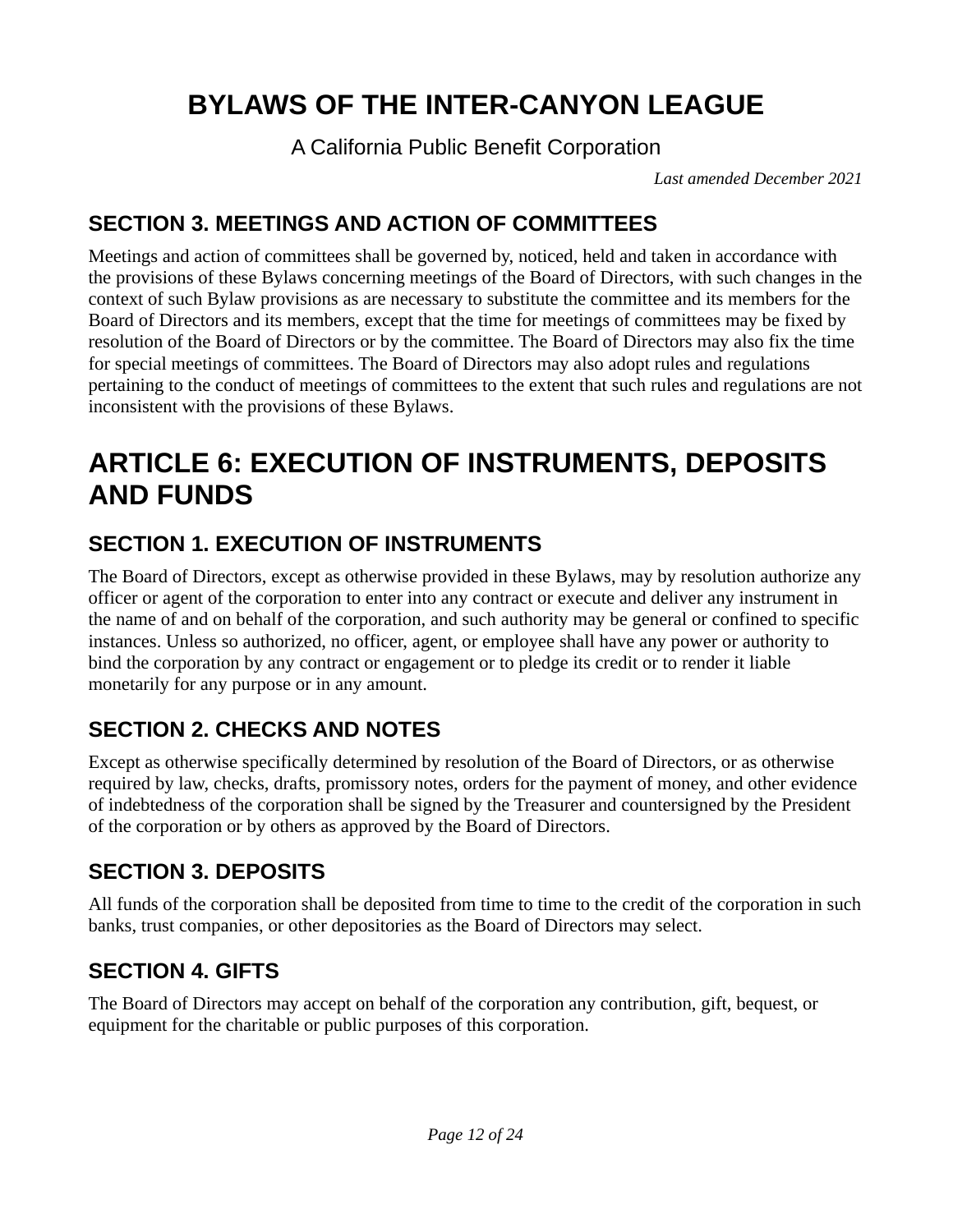A California Public Benefit Corporation

*Last amended December 2021*

# **ARTICLE 7: CORPORATE RECORDS, REPORTS AND SEAL**

## **SECTION 1. MAINTENANCE OF CORPORATE RECORDS**

The corporation shall keep at its principal office in the State of California:

(a) Minutes of all meetings of directors, committees of the board and, if this corporation has members, of all meetings of members, indicating the time and place of holding such meetings, whether regular or special, how called, the notice given, and the names of those present and the proceedings thereof;

(b) Adequate and correct books and records of account, including accounts of its properties and business transactions and accounts of its assets, liabilities, receipts, disbursements, gains and losses;

(c) A record of its members, if any, indicating their names and addresses and, if applicable, the class of membership held by each member and the termination date of any membership;

(d) A copy of the corporation's Articles of Incorporation and Bylaws as amended to date, which shall be open to inspection by the members, if any, of the corporation at all reasonable times during office hours.

## **SECTION 2. CORPORATE SEAL**

The Board of Directors may adopt, use, and at will alter, a corporate seal. Such seal shall be kept at the principal office of the corporation. Failure to affix the seal to corporate instruments, however, shall not affect the validity of any such instrument.

## **SECTION 3. DIRECTORS' INSPECTION RIGHTS**

Every director shall have the absolute right at any reasonable time to inspect and copy all books, records and documents of every kind and to inspect the physical properties of the corporation.

## **SECTION 4. MEMBERS' INSPECTION RIGHTS**

If this corporation has any members, then each and every member shall have the following inspection rights, for a purpose reasonably related to such person's interest as a member:

(a) To inspect and copy the record of all members' names, addresses and voting rights, at reasonable times, upon five (5) business days' prior written demand on the corporation, which demand shall state the purpose for which the inspection rights are requested.

(b) To obtain from the Secretary of the corporation, upon written demand and payment of a reasonable charge, an alphabetized list of the names, addresses and voting rights of those members entitled to vote for the election of directors as of the most recent record date for which the list has been compiled or as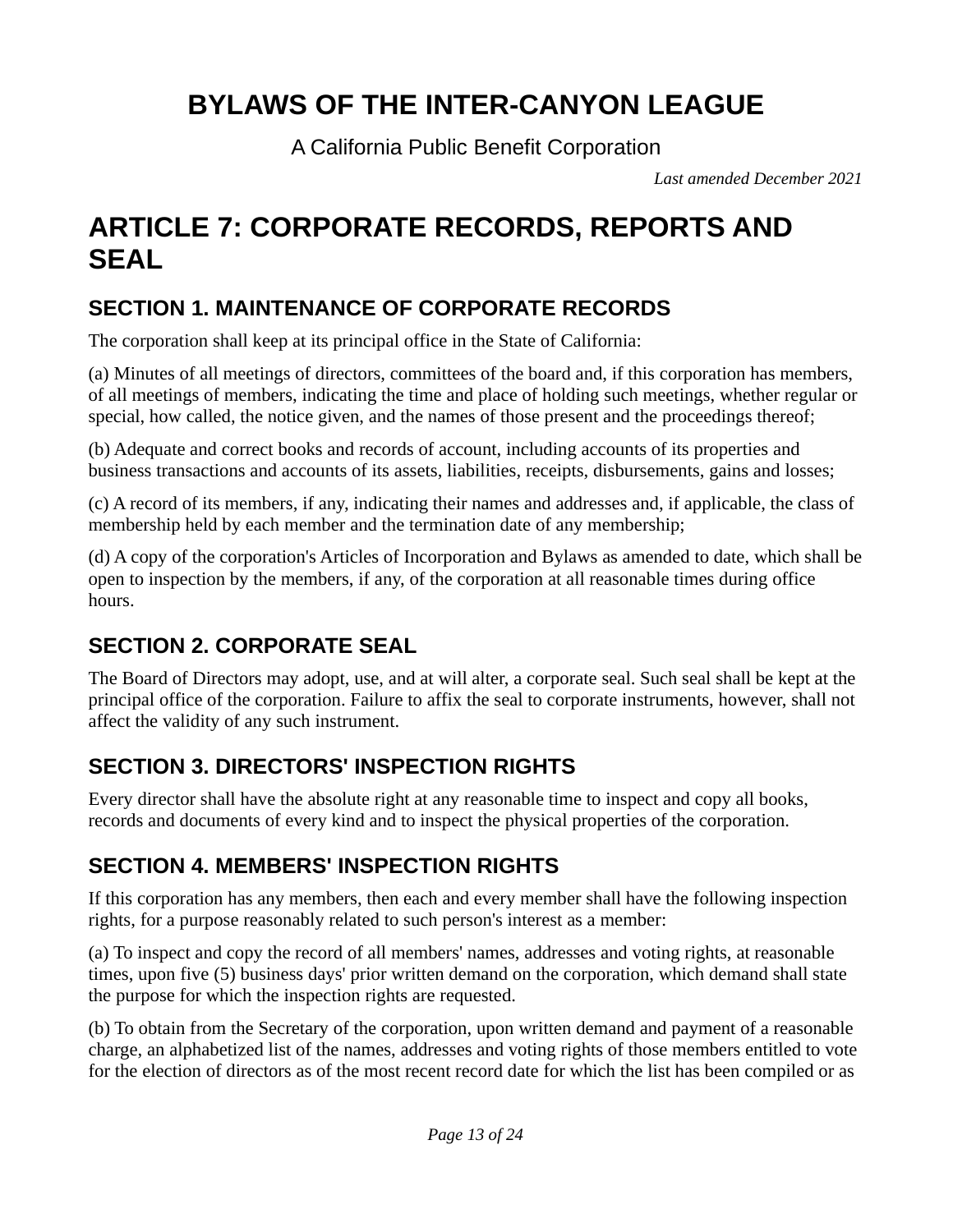#### A California Public Benefit Corporation

*Last amended December 2021*

of the date specified by the member subsequent to the date of demand. The demand shall state the purpose for which the list is requested. The membership list shall be made available on or before the later of ten (10) business days after the demand is received or after the date specified therein as of which the list is to be compiled.

(c) To inspect at any reasonable time the books, records, or minutes of proceedings of the members or of the board or committees of the board, upon written demand on the corporation by the member, for a purpose reasonably related to such person's interests as a member.

### **SECTION 5. RIGHT TO COPY AND MAKE EXTRACTS**

Any inspection under the provisions of this Article may be made in person, or by agent or attorney, and the right to inspection includes the right to copy and make extracts.

### **SECTION 6. ANNUAL REPORT**

The board shall cause an annual report to be furnished not later than one hundred and fifty (150) days after the close of the corporation's fiscal year to all directors of the corporation and, if, this corporation has members, to any member who requests it in writing. The report shall contain the following information in appropriate detail:

(a) The assets and liabilities, including the trust funds, of the corporation as of the end of the fiscal year;

(b) The principal changes in assets and liabilities, including trust funds, during the fiscal year;

(c) The revenue or receipts of the corporation, both unrestricted and restricted to particular purposes, for the fiscal year;

(d) The expenses or disbursements of the corporation, for both general and restricted purposes, during the fiscal year;

(e) Any information required by Section 7 of this Article.

The annual report shall be accompanied by any report thereon of independent accountants, or, if there is no such report, the certificate of an authorized officer of the corporation that such statements were prepared without audit from the books and records of the corporation.

If this corporation receives TWENTY-FIVE THOUSAND DOLLARS (\$25,000), or more, in gross revenues or receipts during the fiscal year, this corporation shall automatically send the above annual report to all members, in such manner, at such time, and with such contents, including an accompanying report from independent accountants or certification of a corporate officer, as specified by the above provisions of this Section relating to the annual report.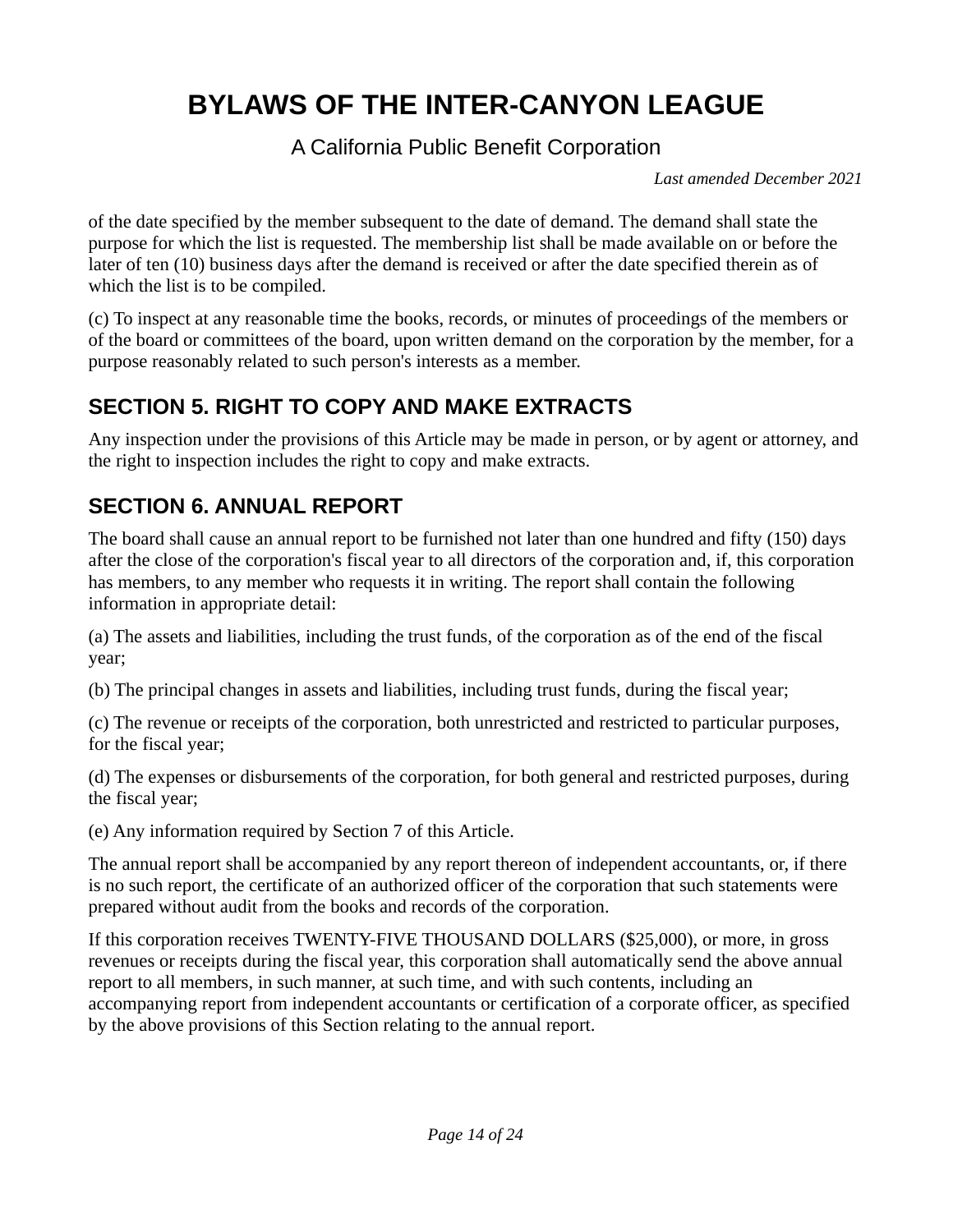A California Public Benefit Corporation

*Last amended December 2021*

#### **SECTION 7. ANNUAL STATEMENT OF SPECIFIC TRANSACTIONS TO MEMBERS**

This corporation shall mail or deliver to all directors and any and all members a statement within one hundred and fifty (150) days after the close of its fiscal year, which briefly describes the amount and circumstances of any indemnification or transaction of the following kind:

Any transaction in which the corporation, or its parent or its subsidiary, was a party, and in which either of the following had a direct or indirect material financial interest:

(1) Any director or officer of the corporation, or its parent or subsidiary (a mere common directorship shall not be considered a material financial interest); or

(2) Any holder of more than ten percent (10%) of the voting power of the corporation, its parent or its subsidiary.

The above statement need only be provided with respect to a transaction during the previous fiscal year involving more than FIFTY THOUSAND DOLLARS (\$50,000) or which was one of a number of transactions with the same persons involving, in the aggregate, more than FIFTY THOUSAND DOLLARS (\$50,000). Similarly, the statement need only be provided with respect to indemnifications or advances aggregating more than TEN THOUSAND DOLLARS (\$10,000) paid during the previous fiscal year to any director or officer, except that no such statement need be made if such indemnification was approved by the members pursuant to Section  $5238(e)(2)$  of the California Nonprofit Public Benefit Corporation Law.

Any statement required by this Section shall briefly describe the names of the interested persons involved in such transactions, stating each person's relationship to the corporation, the nature of such person's interest in the transaction and, where practical, the amount of such interest, provided that in the case of a transaction with a partnership of which such person is a partner, only the interest of the partnership need be stated. If this corporation has any members and provides all members with an annual report according to the provisions of Section 6 of this Article, then such annual report shall include the information required by this Section.

# **ARTICLE 8: FISCAL YEAR**

## **SECTION 1. FISCAL YEAR OF THE CORPORATION**

The fiscal year of the corporation shall begin January 1st and end December 31st in each year.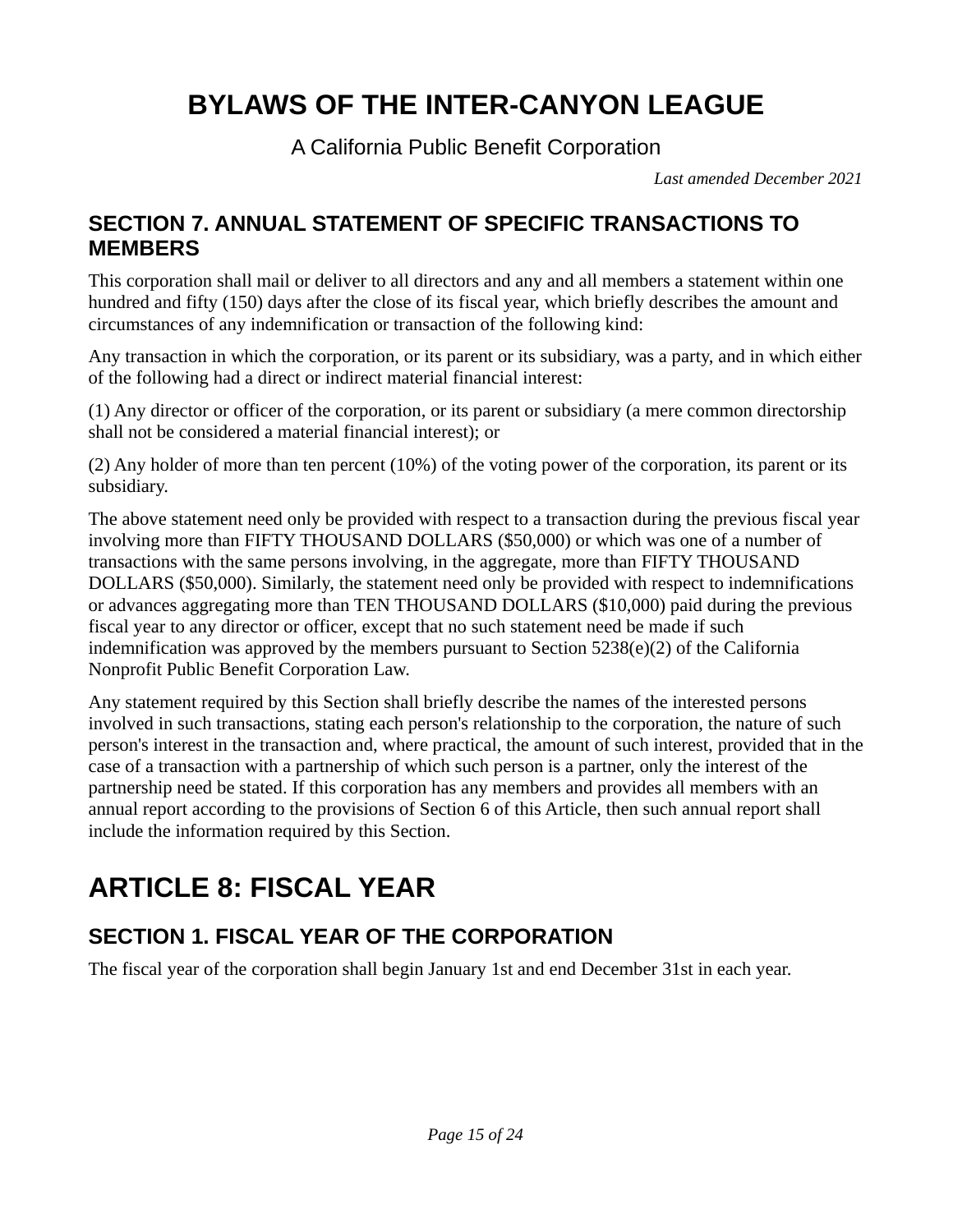A California Public Benefit Corporation

*Last amended December 2021*

# **ARTICLE 9: AMENDMENT OF BYLAWS**

### **SECTION 1. AMENDMENT**

Subject to any provision of law applicable to the amendment of Bylaws of public benefit nonprofit corporations, these Bylaws, or any of them, may be altered, amended, or repealed and new Bylawsadopted as follows:

(a) Subject to the power of members, if any, to change or repeal these Bylaws under Section I 5150 of the Corporations Code, by approval of the Board of Directors unless the Bylaw amendment would materially and adversely affect the rights of members, if any, as to voting or transfer, provided, however, if this corporation has admitted any members, then a Bylaw specifying or changing the fixed number of directors of the corporation, the maximum or minimum number of directors, or changing from a fixed to variable board or vice versa, may not be adopted, amended, or repealed except as provided in subparagraph (b) of this Section; or

(b) By approval of the members, if any, of this corporation.

# **ARTICLE 10: AMENDMENT OF ARTICLES**

#### **SECTION 1. AMENDMENT OF ARTICLES BEFORE ADMISSION OF MEMBERS**

Before any members have been admitted to the corporation, any amendment of the Articles of Incorporation may be adopted by approval of the Board of Directors.

#### **SECTION 2. AMENDMENT OF ARTICLES AFTER ADMISSION OF MEMBERS**

After members, if any, have been admitted to the corporation, amendment of the Articles of Incorporation may be adopted by the approval of the Board of Directors and by the approval of the members of this corporation.

## **SECTION 3. CERTAIN AMENDMENTS**

Notwithstanding the above sections of this Article, this corporation shall not amend its Articles of Incorporation to alter any statement, which appears in the original Articles of Incorporation of the names and addresses of the first directors of this corporation, nor the name and address of its initial agent, except to correct an error in such statement or to delete such statement after the corporation has filed a "Statement by a Domestic Non-Profit Corporation" pursuant to Section 6210 of the California Nonprofit Corporation Law.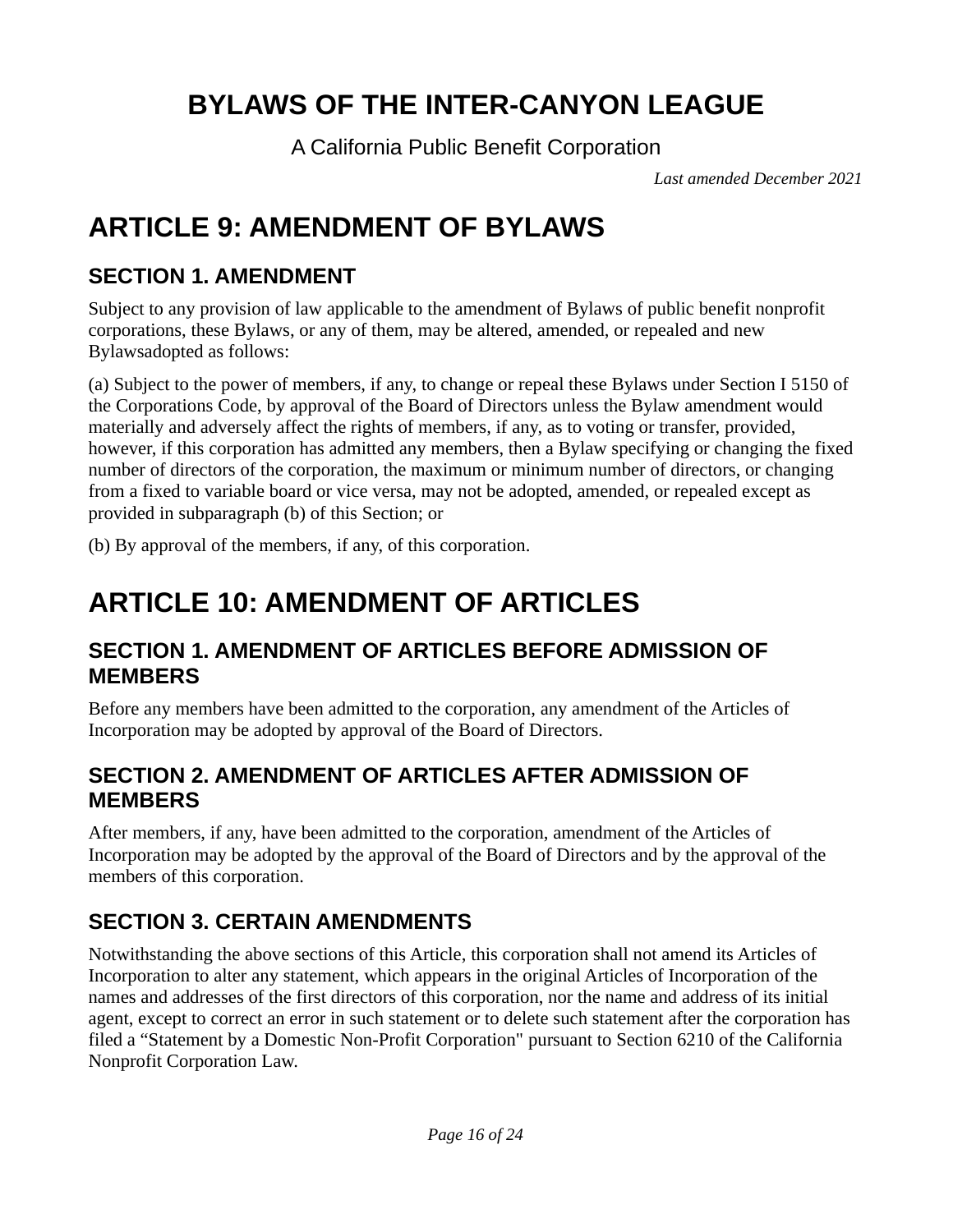A California Public Benefit Corporation

*Last amended December 2021*

# **ARTICLE 11: PROHIBITION AGAINST SHARING CORPORATE PROFITS AND ASSETS**

#### **SECTION 1. PROHIBITION AGAINST SHARING CORPORATE PROFITS AND ASSETS**

No member, director, officer, employee, or other person connected with this corporation, or any private individual, shall receive at any time any of the net earnings or pecuniary profit from the operations of the corporation, provided, however, that this provision shall not prevent payment to any such person of reasonable compensation for services performed for the corporation in effecting any of its public or charitable purposes, provided that such compensation is otherwise permitted by these Bylaws and is fixed by resolution of the Board of Directors; and no such person or persons shall be entitled to share in the distribution of, and shall not receive, any of the corporate assets on dissolution of the corporation. All members, if any, of the corporation shall be deemed to have expressly consented and agreed that on such dissolution or winding up of the affairs of the corporation, whether voluntarily or involuntarily, the assets of the corporation, after all debts have been satisfied, shall be distributed as required by the Articles of Incorporation of this corporation and not otherwise.

# **ARTICLE 12: MEMBERS**

## **SECTION 1. DETERMINATION AND RIGHTS OF MEMBERS**

The corporation shall have two class of members: one voting and one non-voting members. No member shall hold more than one membership in the corporation. Except as expressly provided in or authorized by the Articles of Incorporation or Bylaws of this corporation, all members of each class shall have the same rights, privileges, restrictions and conditions.

## **SECTION 2. QUALIFICATIONS OF MEMBERS**

The qualifications of membership in this corporation are as follows: voting members shall be residents of the Silverado/Modjeska and neighboring canyon areas within the boundaries of the Silverado-Modjeska Specific Plan who have paid the annual dues and attended at least three meetings in the 12 month period immediately preceding a membership vote.

Non-voting members shall be anyone interested in protecting and preserving the canyon's unique way of life.

Members shall continue to be eligible voting members if they are displaced due to natural disaster provided all other membership requirements are met. If the displacement lasts twelve months, Members may request their membership be extended for up to one more twelve-month period by declaring to the Board in writing, to the Board's satisfaction, that they intend (a) to return to their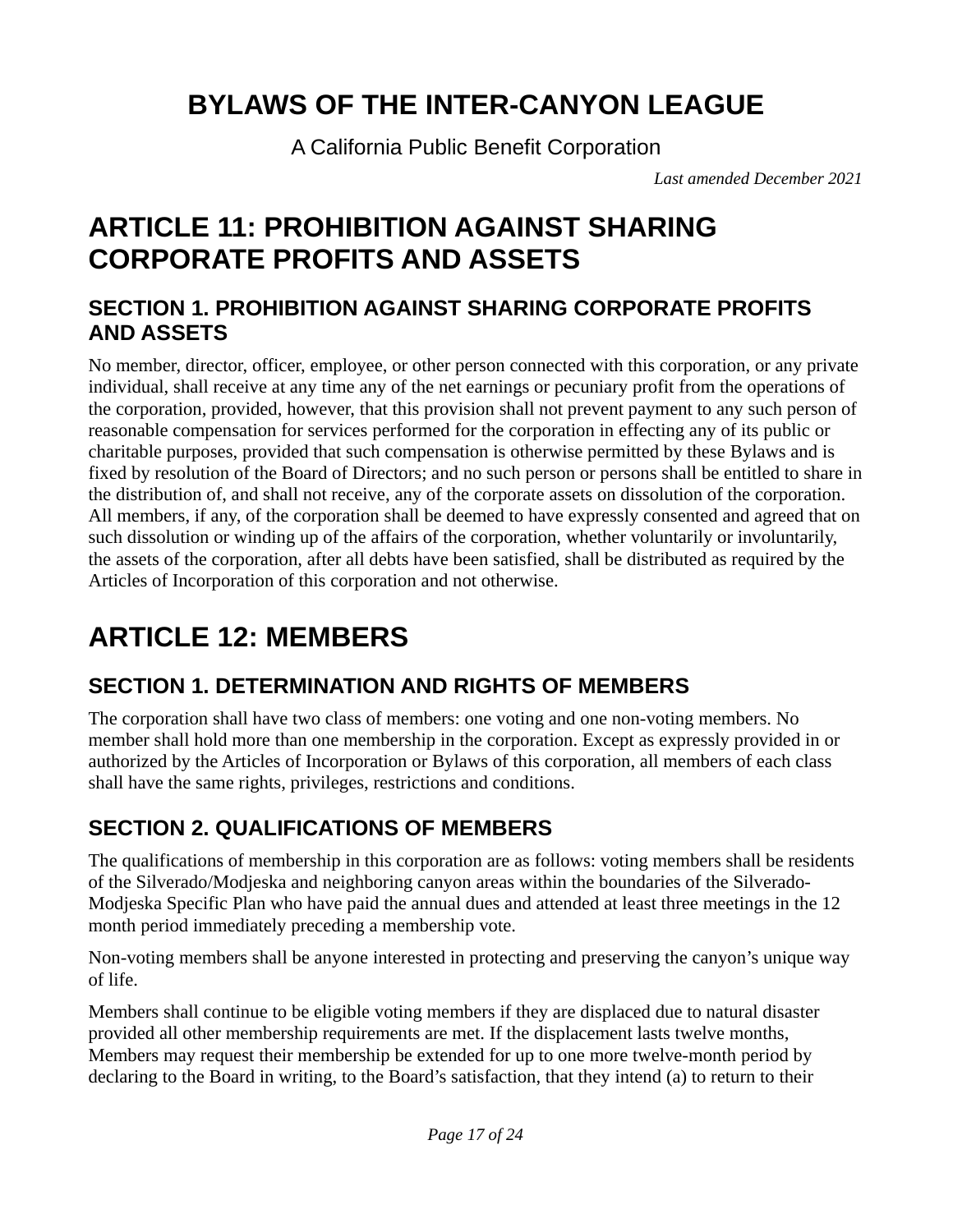#### A California Public Benefit Corporation

*Last amended December 2021*

residences in the canyon as soon as reasonably practicable and (b) to maintain all other requirements for membership.

#### **SECTION 3. ADMISSION OF MEMBERS**

Applicants shall be admitted to membership upon payment of dues as specified in the following sections of these bylaws.

### **SECTION 4. FEES, DUES AND ASSESSMENTS**

- (a) The annual dues payable to the corporation by members shall be at least \$5.
- (b) Memberships shall be nonassessable.

#### **SECTION 5. NUMBER OF MEMBERS**

There is no limit on the number of members the corporation may admit.

#### **SECTION 6. MEMBERSHIP BOOK**

The corporation shall keep a membership book containing the name and address of each member. Termination of the membership of any member shall be recorded in the book, together with the date of termination of such membership. Such book shall be kept at the corporation's principal office and shall be available for inspection by any director or member of the corporation during regular business hours. The record of names and addresses of the members of this corporation shall constitute the membership list of this corporation and shall not be used, in whole or part, by any person for any purpose not reasonably related to a member's interest as a member.

### **SECTION 7. NON-LIABILITY OF MEMBERS**

A member of this corporation is not, as such, personally liable for the debts, liabilities, or obligations of the corporation.

#### **SECTION 8. NONTRANSFERABILITY OF MEMBERSHIPS**

No member may transfer a membership or any right arising therefrom. All rights of membership cease upon the member's death.

#### **SECTION 9. TERMINATION OF MEMBERSHIP**

(a) Grounds for Termination. The membership of a member shall terminate upon the occurrence of any of the following events: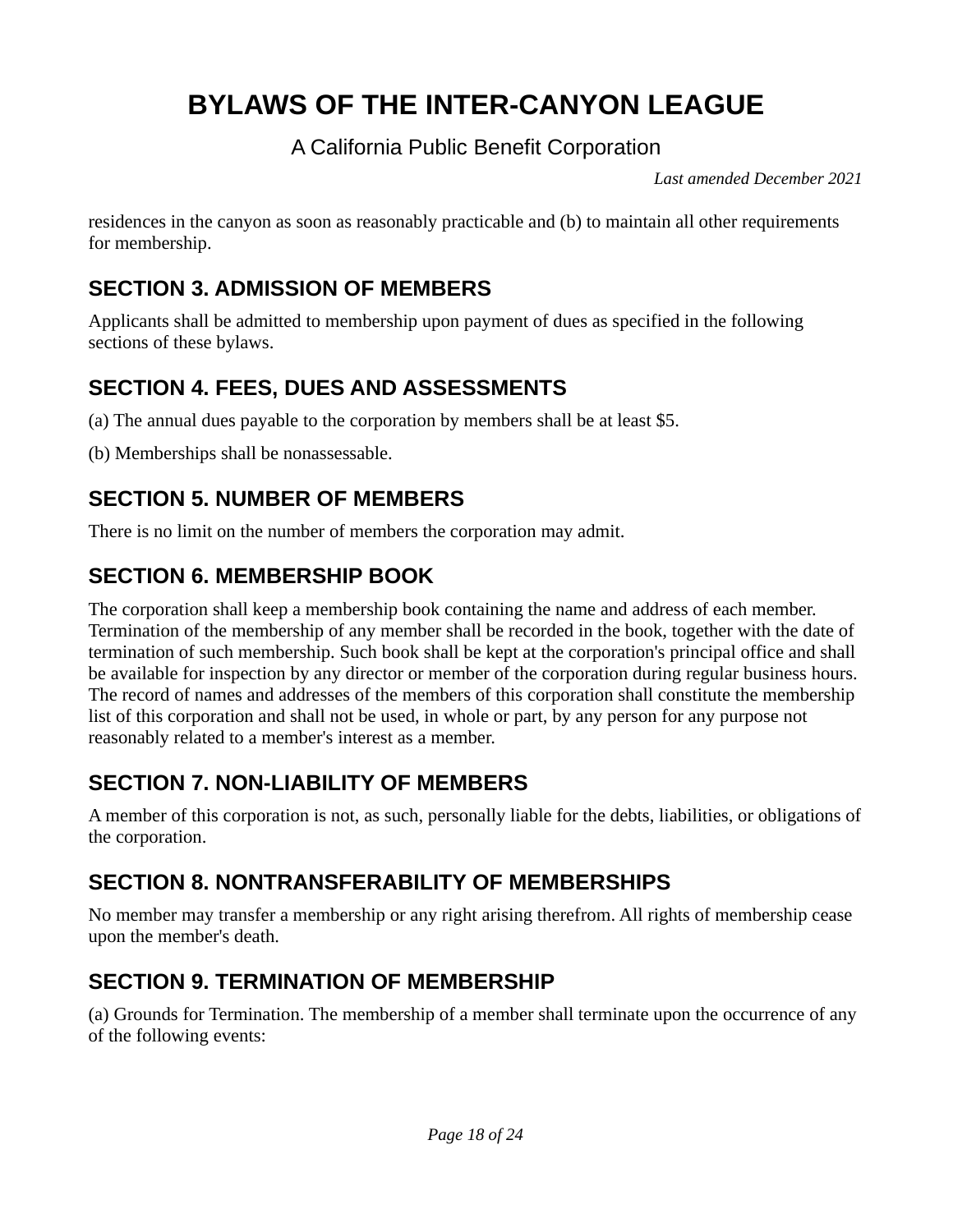#### A California Public Benefit Corporation

*Last amended December 2021*

(1) Upon his or her notice of such termination delivered to the President or Secretary of the corporation personally or by mail, such membership to terminate upon the date of delivery of the notice or date of deposit in the mail.

(2) Upon a determination by the Board of Directors that the member has engaged in conduct materially and seriously prejudicial to the interests or purposes of the corporation.

(3) If this corporation has provided for the payment of dues by members, upon failure to renew his or her membership by paying dues on or before their due date, such termination to be effective thirty (30) days after a written notification of delinquency is given personally or mailed to such member by the Secretary of the corporation. A member may avoid such termination by paying the amount of delinquent dues within a thirty (30)-day period following the member's receipt of the written notification of delinquency.

(b) Procedure for Expulsion. Following the determination that a member should be expelled under subparagraph (a)(2) of this section, the following procedure shall be implemented:

(1) A notice shall be sent by first-class or registered mail to the last address of the member as shown on the corporation's records, setting forth the expulsion and the reasons therefore. Such notice shall be sent at least fifteen (15) days before the proposed effective date of the expulsion.

(2) The member being expelled shall be given an opportunity to be heard, either orally or in writing, at a hearing to be held not less than five (5) days before the effective date of the proposed expulsion. The hearing will be held by the Board of Directors in accordance with the quorum and voting rules set forth in these Bylaws applicable to the meetings of the Board. The notice to the member of his or her proposed expulsion shall state the date, time, and place of the hearing on his or her proposed expulsion.

(3) Following the hearing, the Board of Directors shall decide whether or not the member should in fact be expelled, suspended, or sanctioned in some other way. The decision of the Board shall be final.

(4) If this corporation has provided for the payment of dues by members, any person expelled from the corporation shall receive a refund of dues already paid. The refund shall be pro-rated to return only the unaccrued balance remaining for the period of the dues payment.

## **SECTION 10. RIGHTS ON TERMINATION OF MEMBERSHIP**

All rights of a member in the corporation shall cease on termination of membership as herein provided.

#### **SECTION 11. AMENDMENTS RESULTING IN THE TERMINATION OF MEMBERSHIPS**

Notwithstanding any other provision of these Bylaws, if any amendment of the Articles of Incorporation or of the Bylaws of this corporation would result in the termination of all memberships or any class of memberships, then such amendment or amendments shall be effected only in accordance with the provisions of Section 5342 of the California Nonprofit Public Benefit Corporation Law.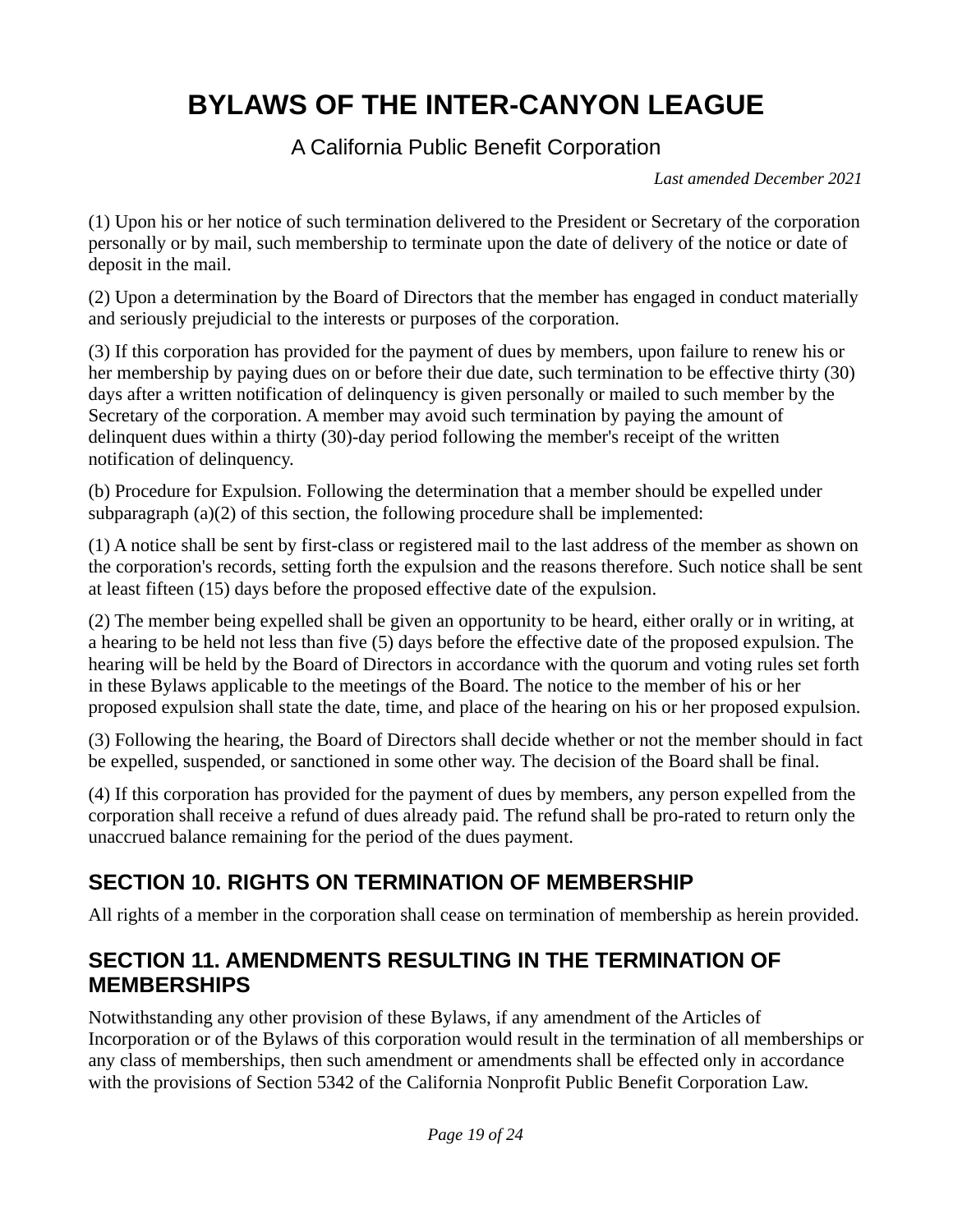A California Public Benefit Corporation

*Last amended December 2021*

# **ARTICLE 13: MEETINGS OF MEMBERS**

## **SECTION 1. PLACE OF MEETINGS**

Meetings of members shall be held at the principal office of the corporation or at such other place or places within or without the State of California as may be designated from time to time by resolution of the Board of Directors.

### **SECTION 2. ANNUAL AND OTHER REGULAR MEETINGS**

The members shall meet annually on the first Tuesday in January of each year at 7:00 PM for the purpose of electing directors and transacting other business as may come before the meeting. Nominations for directors shall occur at the December meeting of the Inter-Canyon League. Each voting member shall vote for one candidate for each director vacancy. If the day fixed for the annual meeting falls on a legal holiday, the meeting shall be held at the same hour and place on the following Tuesday. The monthly meeting of the board of directors shall also serve as a membership meeting.

#### **SECTION 3. SPECIAL MEETINGS OF MEMBERS**

(a) Persons Who May Call Special Meetings of Members. Special meetings of the members shall be called by the Board of Directors or the President of the Board. In addition, special meetings of the members for any lawful purpose may be called by five percent (5%) or more of the members.

### **SECTION 4. NOTICE OF MEETINGS**

(a) Time of Notice. Whenever members are required or permitted to take action at a meeting, a written notice of the meeting shall be given by the Secretary of the corporation not less than five (5) nor more than sixty (60) days before the date of the meeting to each member who, on the record date for the notice of the meeting, is entitled to vote.

(b) Manner of Giving Notice. Notice of a members' meeting or any report shall be given either personally or by mail or other means of written communication, addressed to the member at the address of such member appearing on the books of the corporation or given by the member to the corporation for the purpose of notice; or if no address appears or is given, at the place where the principal office of the corporation is located or by publication of notice of the meeting at least once in a newspaper of general circulation in the county in which the principal office is located. Notice shall be deemed to have been given at the time when delivered personally or deposited in the mail or sent by email or other means of written communication.

(c) Contents of Notice. Notice of a membership meeting shall state the place, date, and time of the meeting and (1) in the case of a special meeting, the general nature of the business to be transacted, and no other business may be transacted, or (2) in the case of a regular meeting, those matters which the Board, at the time notice is given, intends to present for action by the members. Subject to any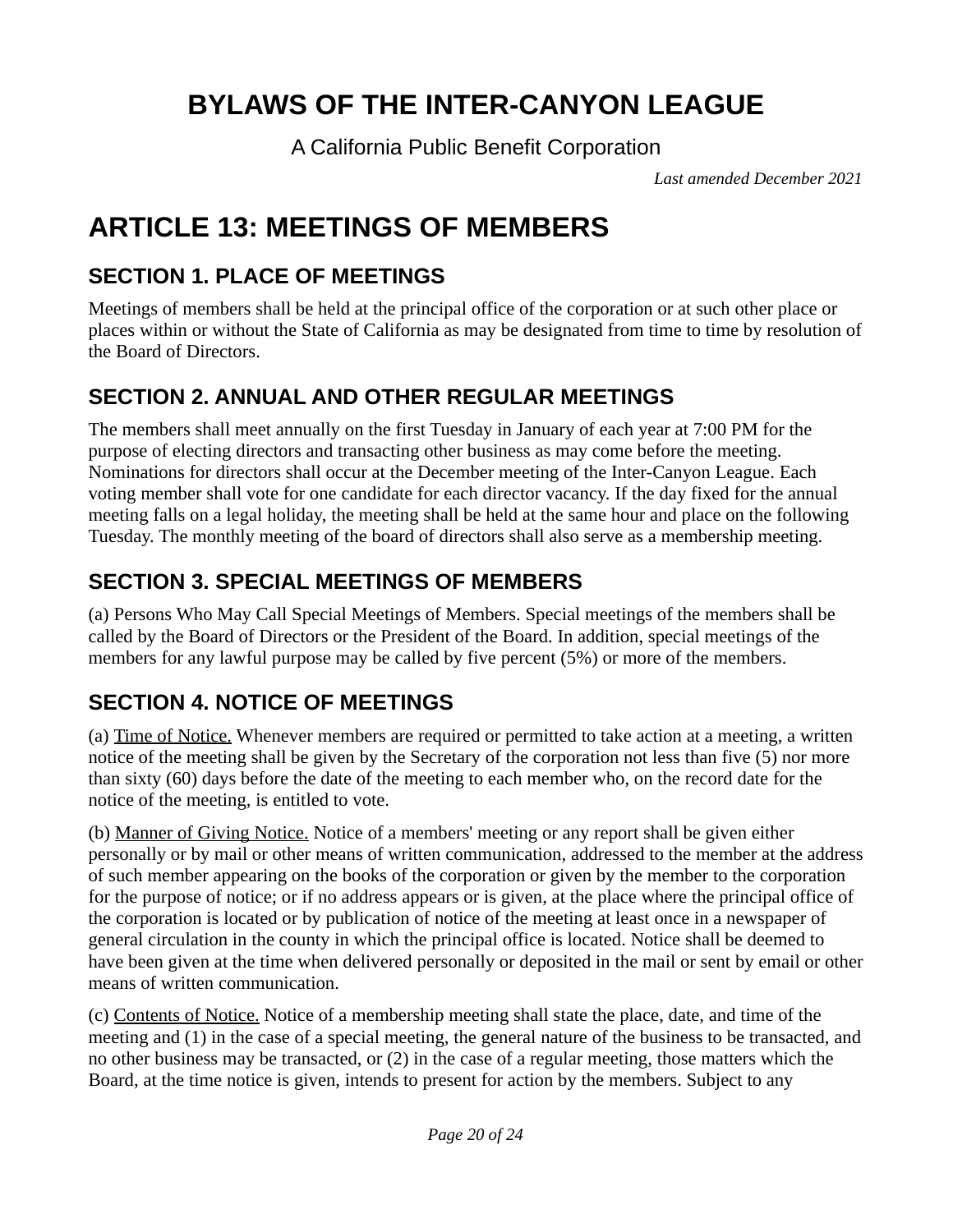#### A California Public Benefit Corporation

*Last amended December 2021*

provision to the contrary contained in these Bylaws, however, any proper matter may be presented at a regular meeting for such action. The notice of any meeting of members at which directors are to be elected shall include the names of all those who are nominees at the time notice is given to members.

(d) Notice of Meetings Called by Members. If a special meeting is called by members as authorized by these Bylaws, the request for the meeting shall be submitted in writing, specifying the general nature of the business proposed to be transacted and shall be delivered personally or sent by registered mail or by email to the President, Vice President or Secretary of the corporation. The officer receiving the request shall promptly cause notice to be given to the members entitled to vote that a meeting will be held, stating the date of the meeting. The date for such meeting shall be fixed by the Board and shall not be less than thirty-five (35) nor more than ninety (90) days after the receipt of the request for the meeting by the officer. If the notice is not given within twenty (20) days after the receipt of the request, persons calling the meeting may give the notice themselves.

(e) Waiver of Notice of Meetings. The transactions of any meeting of members, however called and noticed, and wherever held, shall be as valid as though taken at a meeting duly held after regular call and notice, if a quorum is present in person, and if, either before or after the meeting, each of the persons entitled to vote or not present in person, signs a written waiver of notice or a consent to the holding of the meeting or an approval of the minutes thereof. All such waivers, consents and approvals shall be filed with the corporate records or made a part of the minutes of the meeting. Waiver of notices or consents need not specify either the business to be transacted or the purpose of any regular or special meeting of members, except that if action is taken or proposed to be taken for approval of any of the matters specified in subparagraph (f) of this section, the waiver of notice or consent shall state the general nature of the proposal.

(f) Special Notice Rules for Approving Certain Proposals. If action is proposed to be taken or is taken with respect to the following proposals, such action shall be invalid unless unanimously approved by those entitled to vote or unless the general nature of the proposal is stated in the notice of meeting or in any written waiver of notice:

- 1. Removal of directors without cause;
- 2. Filling of vacancies on the Board by members;
- 3. Amending the Articles of Incorporation; and
- 4. An election to voluntarily wind up and dissolve the corporation.

### **SECTION 5. QUORUM FOR MEMBER'S MEETINGS**

A quorum shall consist of 25% of the voting members of the corporation.

The members present at a duly called and held meeting at which a quorum is initially present may continue to do business notwithstanding the loss of a quorum at the meeting due to a withdrawal of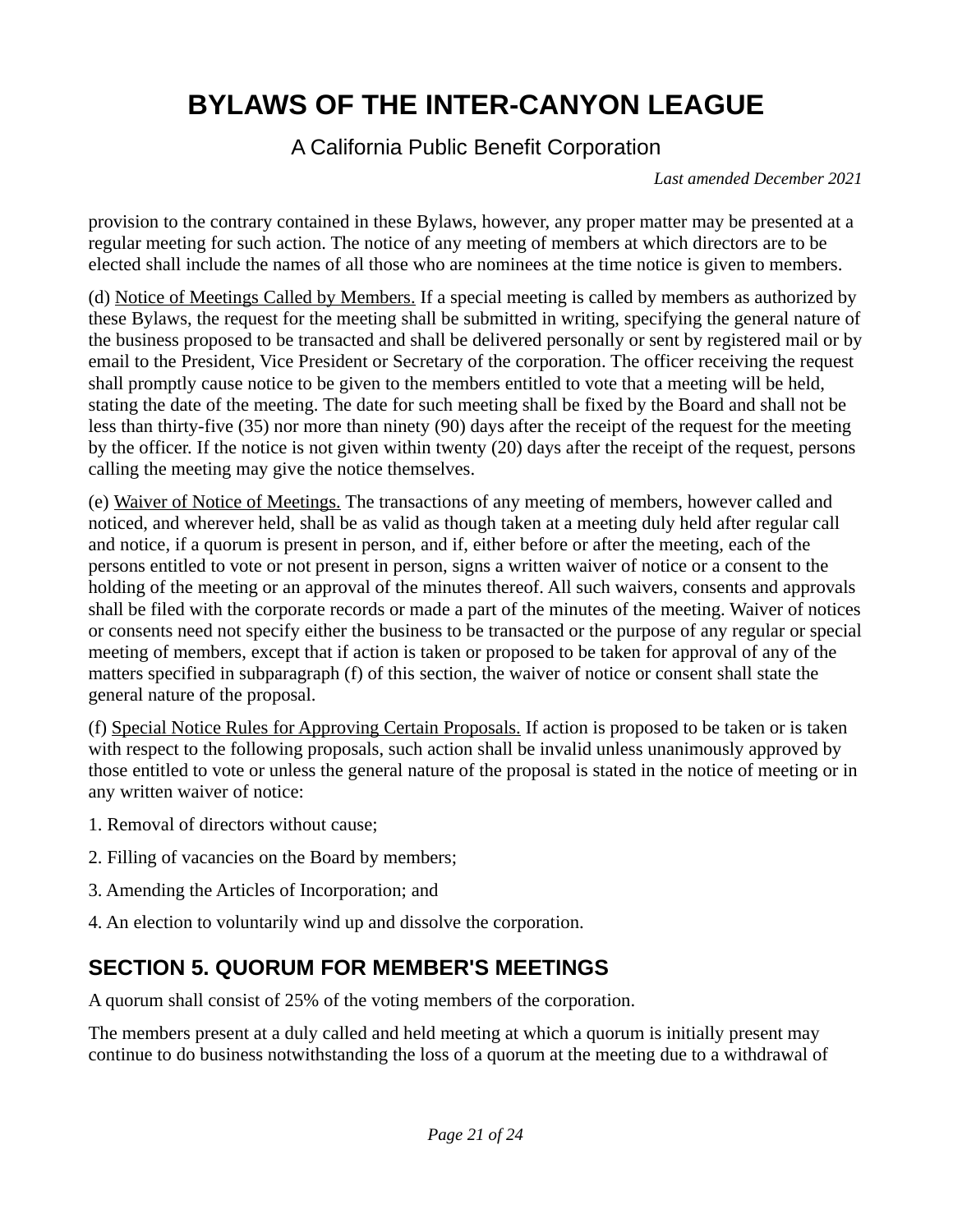#### A California Public Benefit Corporation

*Last amended December 2021*

members from the meeting provided that any action taken after the loss of a quorum must be approved by at least a majority of the members required to constitute a quorum.

In the absence of a quorum, any meeting of the members may be adjourned from time to time by the vote of a majority of the votes represented in person at the meeting, but no other business shall be transacted at such meeting.

When a meeting is adjourned for lack of a sufficient number of members at the meeting or other reason, it shall not be necessary to give any notice of the time and place of the adjourned meeting or of the business to be transacted at such meeting other than by announcement at the meeting at which the adjournment is taken of the time and place of the adjourned meeting. However, if after the adjournment a new record date is fixed for notice or voting, a notice of the adjourned meeting shall be given to each member who, on the record date for notice of the meeting, is entitled to vote at the meeting. A meeting shall not be adjourned for more than forty-five (45) days.

Notwithstanding any other provision of this Article, if this corporation authorizes members to conduct a meeting with a quorum of less than one-third (1/3) of the voting power, then, if less than one-third (1/3) of the voting power actually attends a regular meeting, in person, then no action may be taken on a matter unless the general nature of the matter was stated in the notice of the regular meeting.

### **SECTION 6. MAJORITY ACTION AS MEMBERSHIP ACTION**

Every act or decision done or made by a majority of voting members present in person at a duly held meeting at which a quorum is present is the act of the members, unless the law, the Articles of Incorporation of this corporation, or these Bylaws require a greater number.

#### **SECTION 7. VOTING RIGHTS**

Each qualified voting member is entitled to one vote on each matter submitted to a vote by the members. Voting at duly held meetings shall be by voice vote.

#### **SECTION 8. PROXY VOTING**

Members entitled to vote may not be permitted to vote or act by proxy. No provision in this or any other sections of these Bylaws referring to proxy voting shall be construed to permit any member to vote or act by proxy.

#### **SECTION 9. CONDUCT OF MEETINGS**

Meetings of members shall be presided over by the President of the Board, in his or her absence, by the Vice President of the corporation or, in the absence of all of these persons, by a Chairperson chosen by a majority of the voting members, present in person. The Secretary of the corporation shall act as Secretary of all meetings of members, provided that, in his or her absence, the presiding officer shall appoint another person to act as Secretary of the Meeting.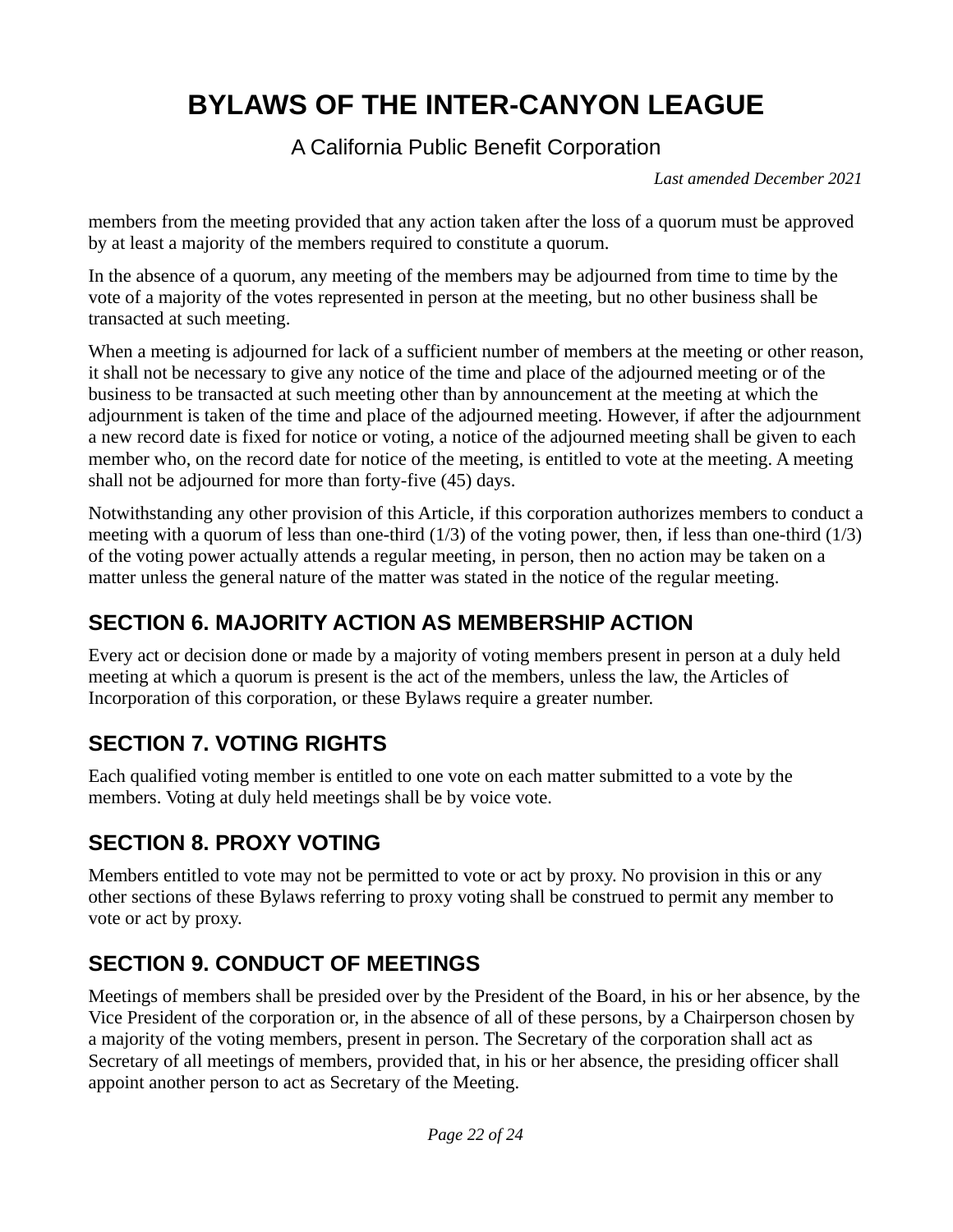#### A California Public Benefit Corporation

*Last amended December 2021*

Meetings shall be governed by Robert's Rules of Order Simplified; as such rules may be revised from time to time, insofar as such rules are not inconsistent with or in conflict with these Bylaws, with the Articles of Incorporation of this corporation, or with any provision of law.

## **SECTION 11. REASONABLE NOMINATION AND ELECTION PROCEDURES**

This corporation shall make available to members reasonable nomination and election procedures with respect to the election of directors by members. Such procedures shall be reasonable given the nature, size and operations of the corporation, and shall include:

(a) A reasonable means of nominating persons for election as directors.

(b) A reasonable opportunity for a nominee to communicate to the members the nominee's qualifications and the reasons for the nominee's candidacy.

(c) A reasonable opportunity for all nominees to solicit votes.

(d) A reasonable opportunity for all members to choose among the nominees.

Upon the written request by any nominee for election to the Board and the payment with such request of the reasonable costs of mailing (including postage), the corporation shall, within ten (10) business days after such request (provided payment has been made) mail to all members or such portion of them that the nominee may reasonably specify, any material which the nominee shall furnish and which is reasonably related to the election, unless the corporation within five (5) business days after the request allows the nominee, at the corporation's option, the right to do either of the following:

1. Inspect and copy the record of all members' names, addresses and voting rights, at reasonable times, upon five (5) business days' prior written demand upon the corporation, which demand shall state the purpose for which the inspection rights are requested; or

2. Obtain from the Secretary, upon written demand and payment of a reasonable charge, a list of the names, addresses and voting rights of those members entitled to vote for the election of directors, as of the most recent record date for which it has been compiled or as of any date specified by the nominee subsequent to the date of demand.

The demand shall state the purpose for which the list is requested and the membership list shall be made available on or before the later of ten (10) business days after the demand is received or after the date specified therein as the date as of which the list is to be compiled.

If the corporation distributes any written election material soliciting votes for any nominee for director at the corporation's expense, it shall make available, at the corporation's expense, to each other nominee, in or with the same material, the same amount of space that is provided any other nominee, with equal prominence, to be used by the nominee for a purpose reasonably related to the election.

Generally, any person who is qualified to be elected to the Board of Directors shall be nominated at the meeting held prior to the meeting of members for the purpose of electing directors by any member